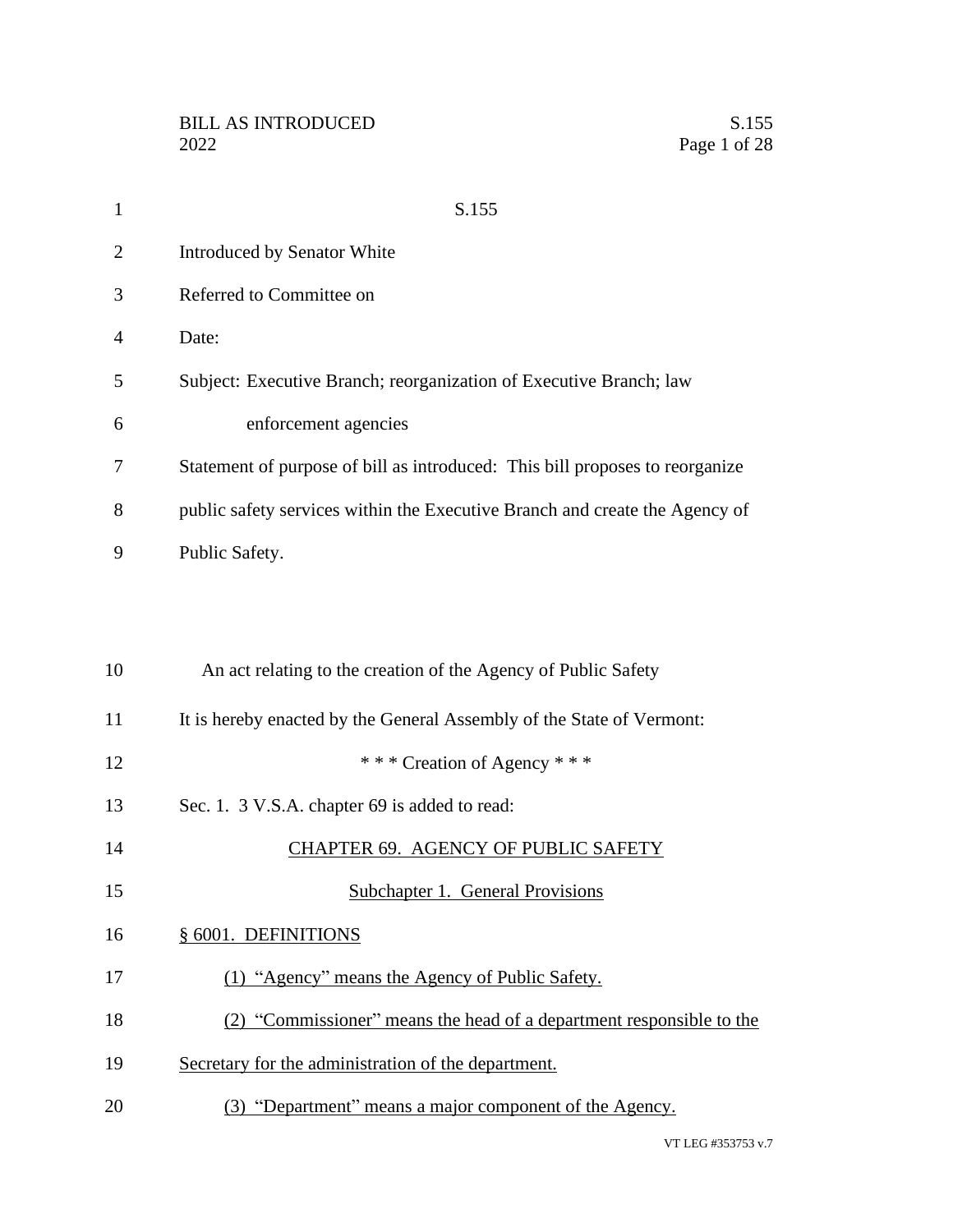| $\mathbf{1}$   | (4) "Director" means the head of a division of the Agency.                       |
|----------------|----------------------------------------------------------------------------------|
| $\overline{2}$ | (5) "Division" means a major component of a department engaged in                |
| 3              | furnishing services to the public or to units of government at levels other than |
| 4              | the State level.                                                                 |
| 5              | (6) "Secretary" means the head of the Agency, a member of the                    |
| 6              | Governor's Cabinet, who is responsible to the Governor for the administration    |
| 7              | of the Agency.                                                                   |
| 8              | § 6002. CREATION OF AGENCY                                                       |
| 9              | (a) There is hereby created the Agency of Public Safety for the purpose of       |
| 10             | ensuring the coordination of all State public safety resources, including        |
| 11             | reducing redundancies; increasing efficiencies; and standardizing policies,      |
| 12             | training, and data collection.                                                   |
| 13             | (b) The Agency of Public Safety shall consist of the following:                  |
| 14             | (1) the Department of Fire Safety and Emergency Management,                      |
| 15             | including:                                                                       |
| 16             | (A) the Division of Emergency Management;                                        |
| 17             | (B) the Division of Fire Safety; and                                             |
| 18             | (C) the Office of Training;                                                      |
| 19             | (2) the Department of Law Enforcement, including:                                |
| 20             | (A) the Division of the Vermont State Police; and                                |
| 21             | (B) the Division of Motor Vehicle Enforcement;                                   |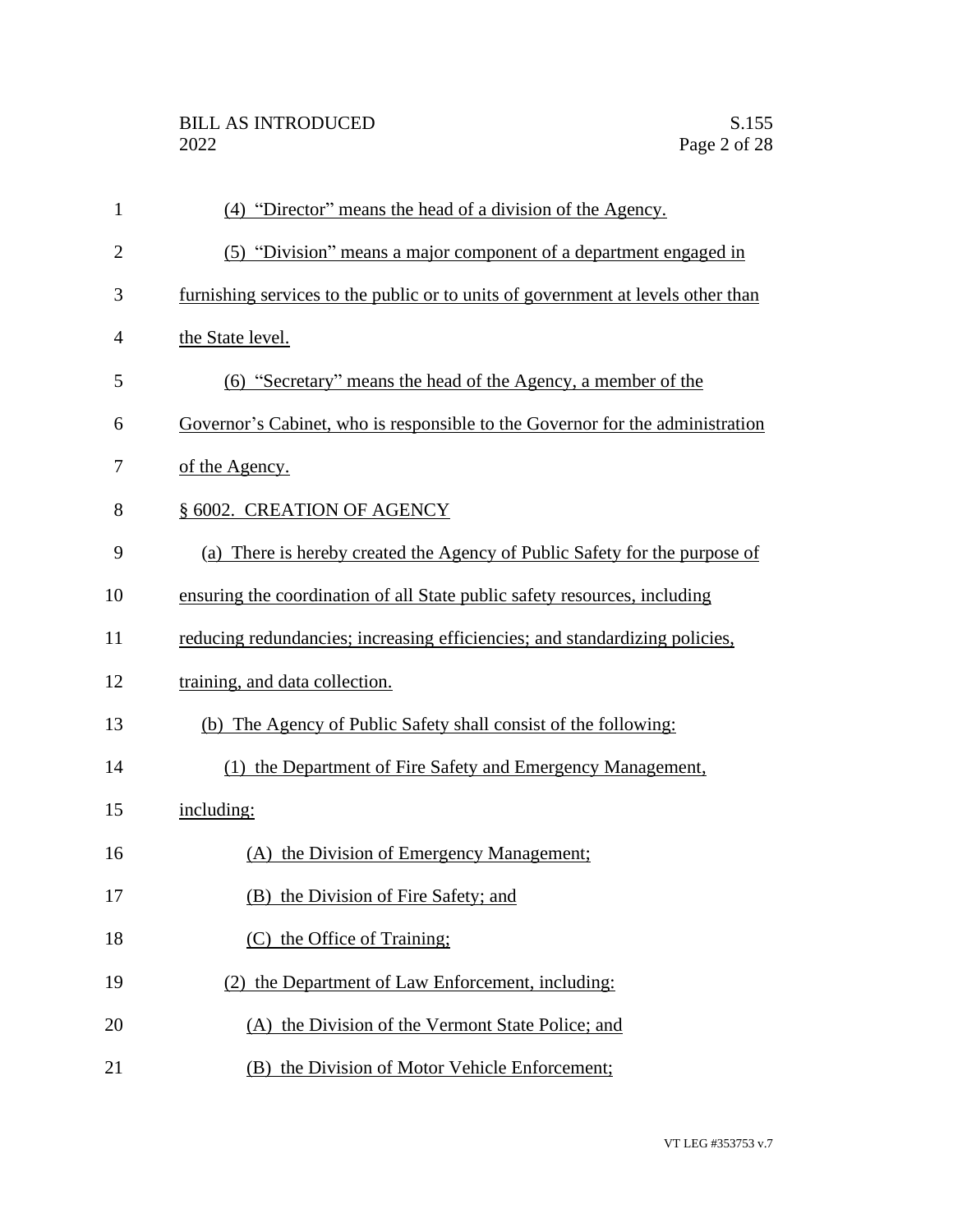| $\mathbf{1}$   | (3) the Division of Support Services; and                                     |
|----------------|-------------------------------------------------------------------------------|
| $\overline{2}$ | (4) the Office of Community Engagement.                                       |
| 3              | (c) The Agency shall provide administrative support to the following          |
| 4              | boards, commissions, and councils:                                            |
| 5              | (1) the Fire Service Training Council;                                        |
| 6              | (2) the Law Enforcement Advisory Board;                                       |
| 7              | (3) the State Police Advisory Commission;                                     |
| 8              | (4) the Search and Rescue Council;                                            |
| 9              | (5) the Animal Cruelty Investigation Advisory Board;                          |
| 10             | (6) the Electricians Licensing Board;                                         |
| 11             | (7) the Elevator Safety Review Board;                                         |
| 12             | (8) the State Emergency Response Commission;                                  |
| 13             | (9) the Plumbers Examining Board;                                             |
| 14             | (10) the Vermont Access Board; and                                            |
| 15             | (11) the Enhanced 911 Board.                                                  |
| 16             | § 6003. ADVISORY CAPACITY                                                     |
| 17             | (a) Except as otherwise provided in this chapter, all boards and              |
| 18             | commissions that are a part of or are attached to the Agency pursuant to this |
| 19             | chapter shall be advisory only, and the powers and duties of the boards and   |
| 20             | commissions, including administrative, policy-making, and regulatory          |
| 21             | functions, shall vest in and be exercised by the Secretary of the Agency.     |
|                |                                                                               |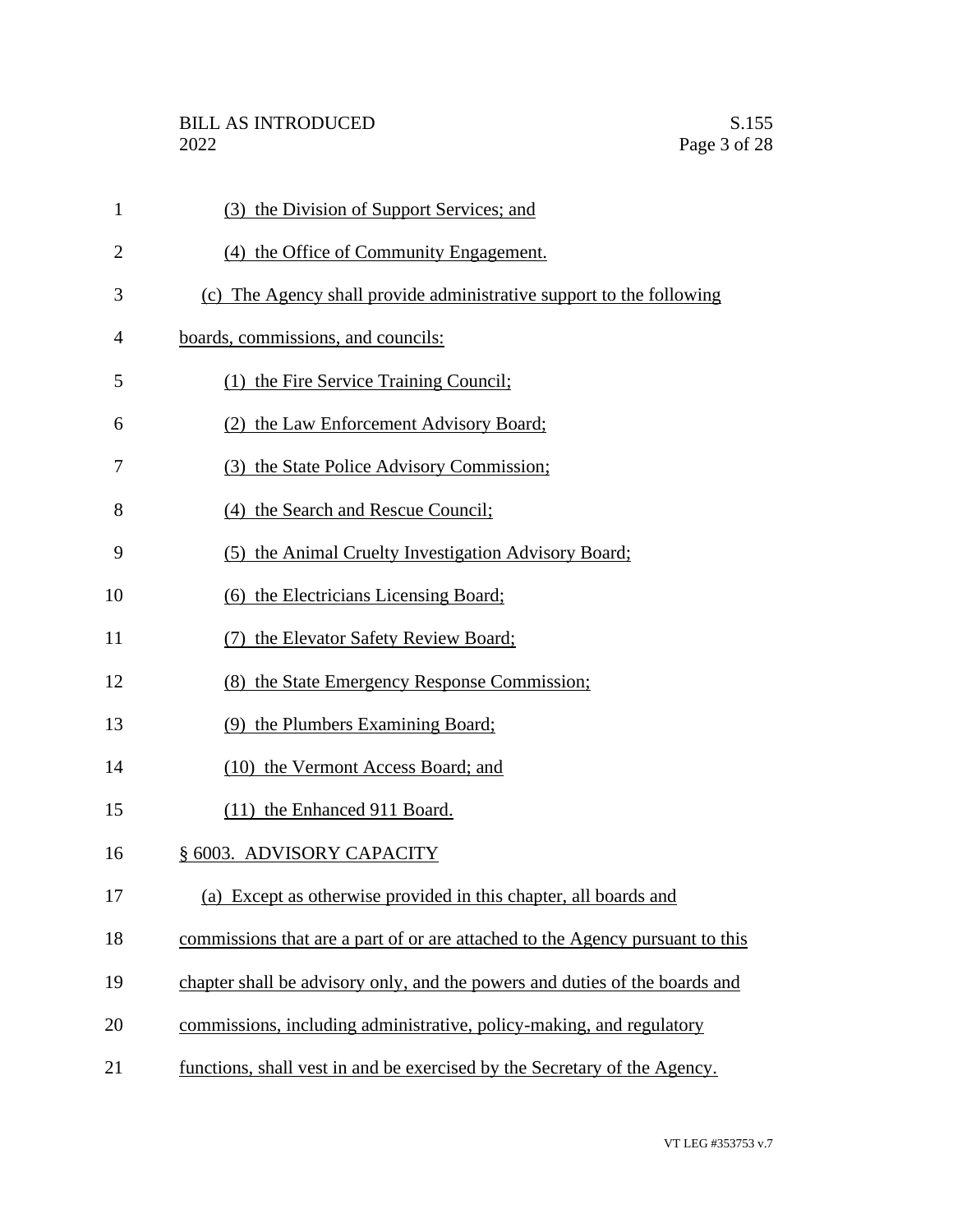| 1              | (b) Notwithstanding subsection (a) of this section, boards of registration       |
|----------------|----------------------------------------------------------------------------------|
| $\mathbf{2}$   | attached to this Agency shall retain and exercise all existing authority with    |
| 3              | respect to licensing and maintenance of the standards of the persons registered. |
| $\overline{4}$ | § 6004. PERSONNEL DESIGNATION                                                    |
| 5              | The Secretary, Deputy Secretary, commissioners, deputy commissioners,            |
| 6              | attorneys, division directors, and all members of boards, committees,            |
| 7              | commissions, or councils attached to the Agency are exempt from the              |
| 8              | classified State service. Except as authorized by section 311 of this title or   |
| 9              | otherwise by law, all other positions shall be within the classified service.    |
| 10             | Subchapter 2. Secretary                                                          |
| 11             | § 6021. APPOINTMENT AND DUTIES                                                   |
| 12             | (a) The Agency shall be under the direction and supervision of the               |
| 13             | Secretary, who shall be appointed by the Governor with the advice and consent    |
| 14             | of the Senate and shall serve at the pleasure of the Governor.                   |
| 15             | (b) The Secretary shall oversee the activities of the Division of Support        |
| 16             | Services and the Office of Community Engagement. The Secretary shall             |
| 17             | supervise the Commissioner of Fire Safety and Emergency Management and           |
| 18             | the Commissioner of Law Enforcement.                                             |
| 19             | § 6022. BUDGET AND REPORT                                                        |
| 20             | The Secretary shall be responsible to the Governor and shall plan,               |
| 21             | coordinate, and direct the functions vested in the Agency.                       |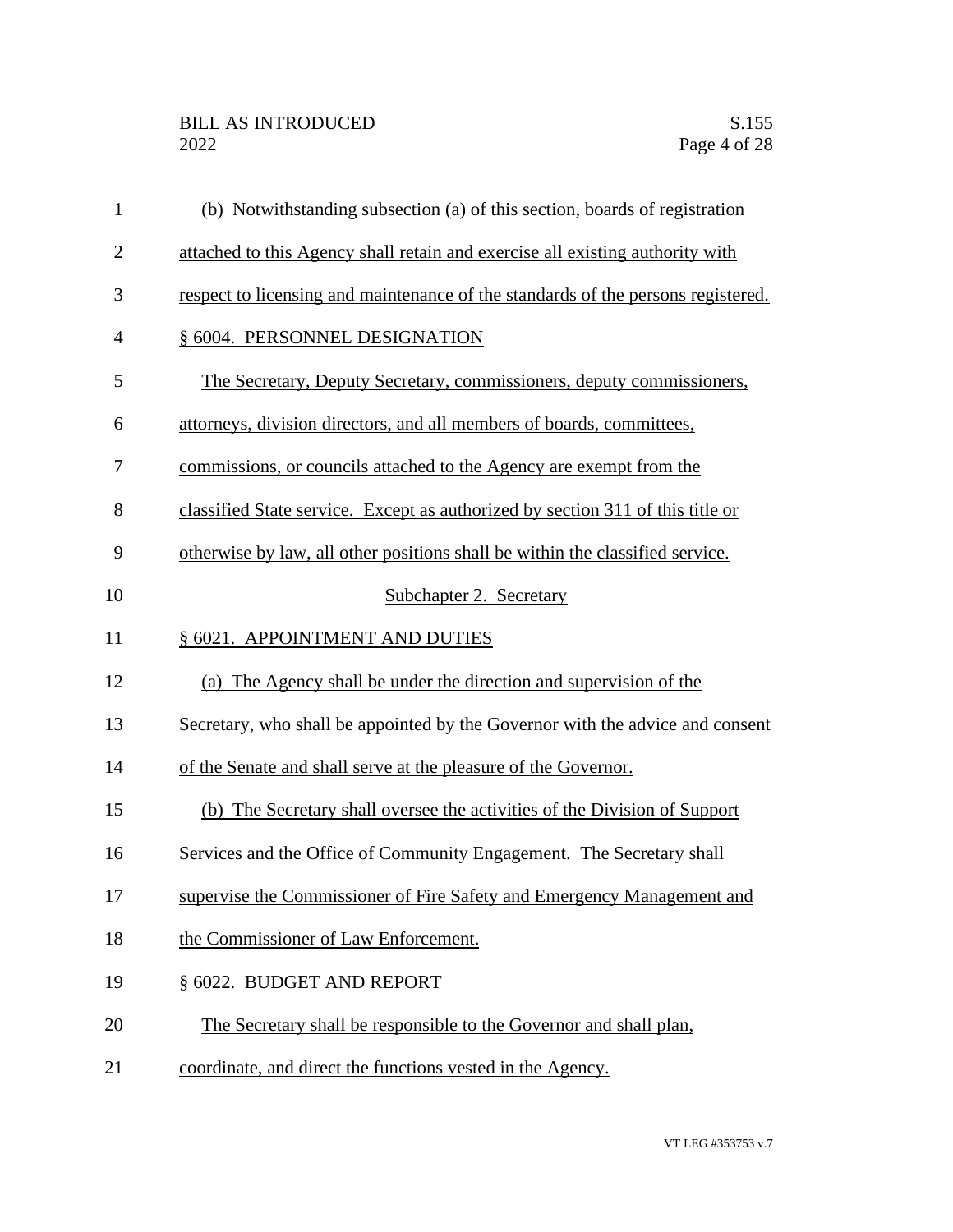| $\mathbf{1}$   | § 6023. DEPUTY SECRETARY                                                          |
|----------------|-----------------------------------------------------------------------------------|
| $\overline{2}$ | (a) The Secretary, with the approval of the Governor, may appoint a deputy        |
| 3              | to serve at the Secretary's pleasure and to perform such duties as the Secretary  |
| 4              | may prescribe. The Deputy shall be exempt from the classified service. The        |
| 5              | appointment shall be in writing and shall be filed in the Office of the Secretary |
| 6              | of State.                                                                         |
| 7              | (b) The Deputy Secretary shall discharge the duties and responsibilities of       |
| 8              | the Secretary in the Secretary's absence. In case a vacancy occurs in the office  |
| 9              | of the Secretary, the Deputy shall assume and discharge the duties of office      |
| 10             | until the vacancy is filled.                                                      |
| 11             | § 6024. ADVISORY COUNCILS OR COMMITTEES                                           |
| 12             | The Secretary, with the approval of the Governor, may create such advisory        |
| 13             | councils or committees as the Secretary deems necessary within the Agency         |
| 14             | and appoint their members for terms not exceeding the Governor's term.            |
| 15             | § 6025. TRANSFER OF PERSONNEL AND APPROPRIATIONS                                  |
| 16             | (a) The Secretary, with the approval of the Governor, may transfer                |
| 17             | classified positions between State departments and other components of the        |
| 18             | Agency, subject to personnel laws and rules.                                      |
| 19             | (b) Notwithstanding subsection (a) of this section, members from different        |
| 20             | divisions of the Department of Law Enforcement shall not be reassigned or         |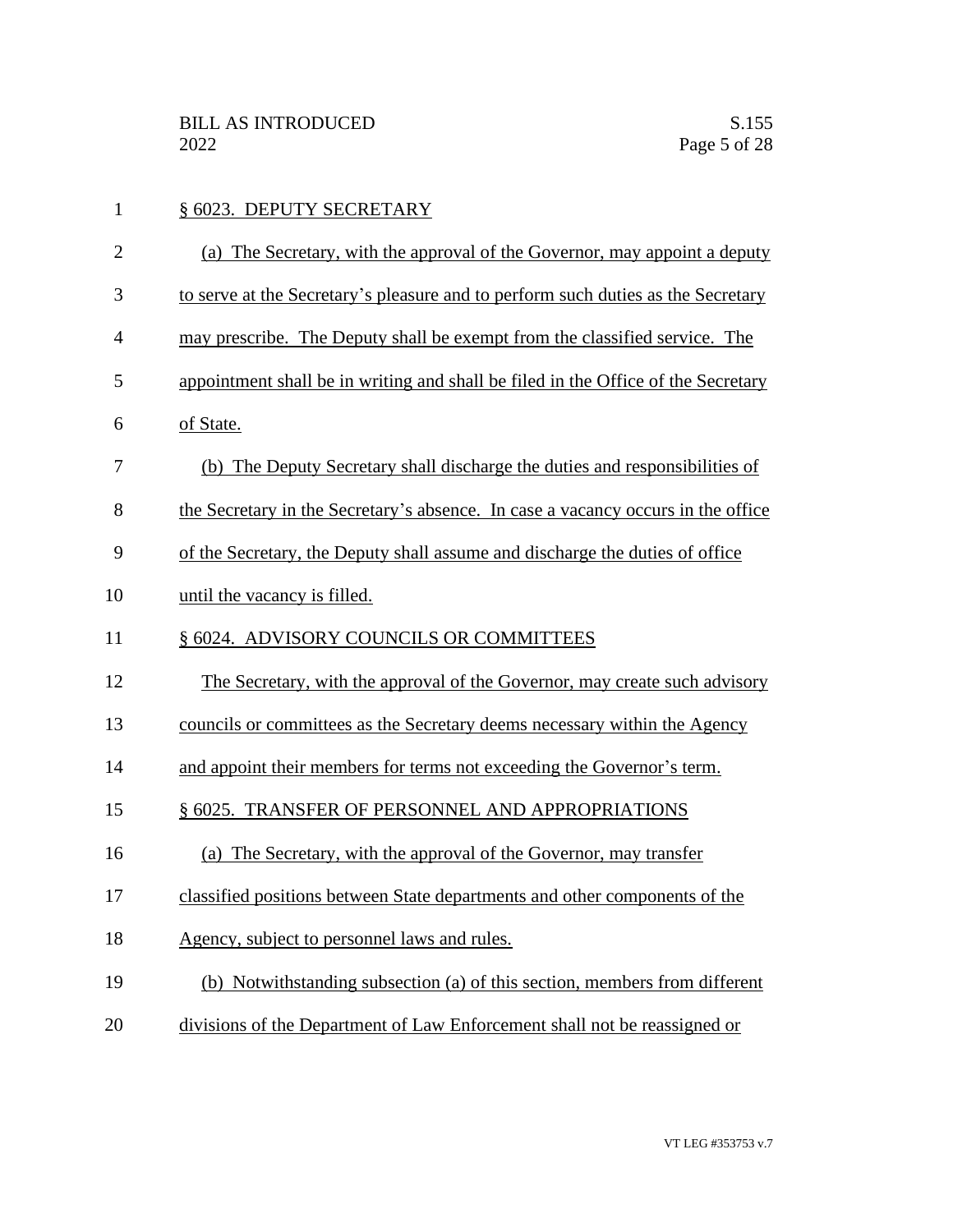| $\mathbf{1}$   | transferred outside their division unless the member requests a transfer and the  |
|----------------|-----------------------------------------------------------------------------------|
| $\overline{2}$ | Commissioner approves the transfer.                                               |
| 3              | (c) The Secretary, with the approval of the Governor, may transfer                |
| $\overline{4}$ | appropriations or parts thereof between departments and other components in       |
| 5              | the Agency, consistent with the purposes for which the appropriation was          |
| 6              | made.                                                                             |
| 7              | Subchapter 3. Commissioners and Directors                                         |
| 8              | § 6051. COMMISSIONERS; DEPUTY COMMISSIONERS;                                      |
| 9              | <b>APPOINTMENT; TERM</b>                                                          |
| 10             | The Secretary, with the approval of the Governor, shall appoint a                 |
| 11             | commissioner of each department, who shall be the chief executive and             |
| 12             | administrative officer and shall serve at the pleasure of the Secretary.          |
| 13             | § 6052. MANDATORY DUTIES                                                          |
| 14             | (a) The Commissioner shall exercise the powers and perform the duties             |
| 15             | required for the effective administration of the Department.                      |
| 16             | (b) The Commissioner, with the approval of the Governor, shall so                 |
| 17             | organize and arrange the Department as will best and most efficiently promote     |
| 18             | its work and carry out the objectives of this chapter. The Commissioner may       |
| 19             | formulate, put into effect, alter, and repeal rules for the administration of the |
| 20             | Department.                                                                       |
| 21             | (c) In addition to other duties imposed by law, the Commissioner shall:           |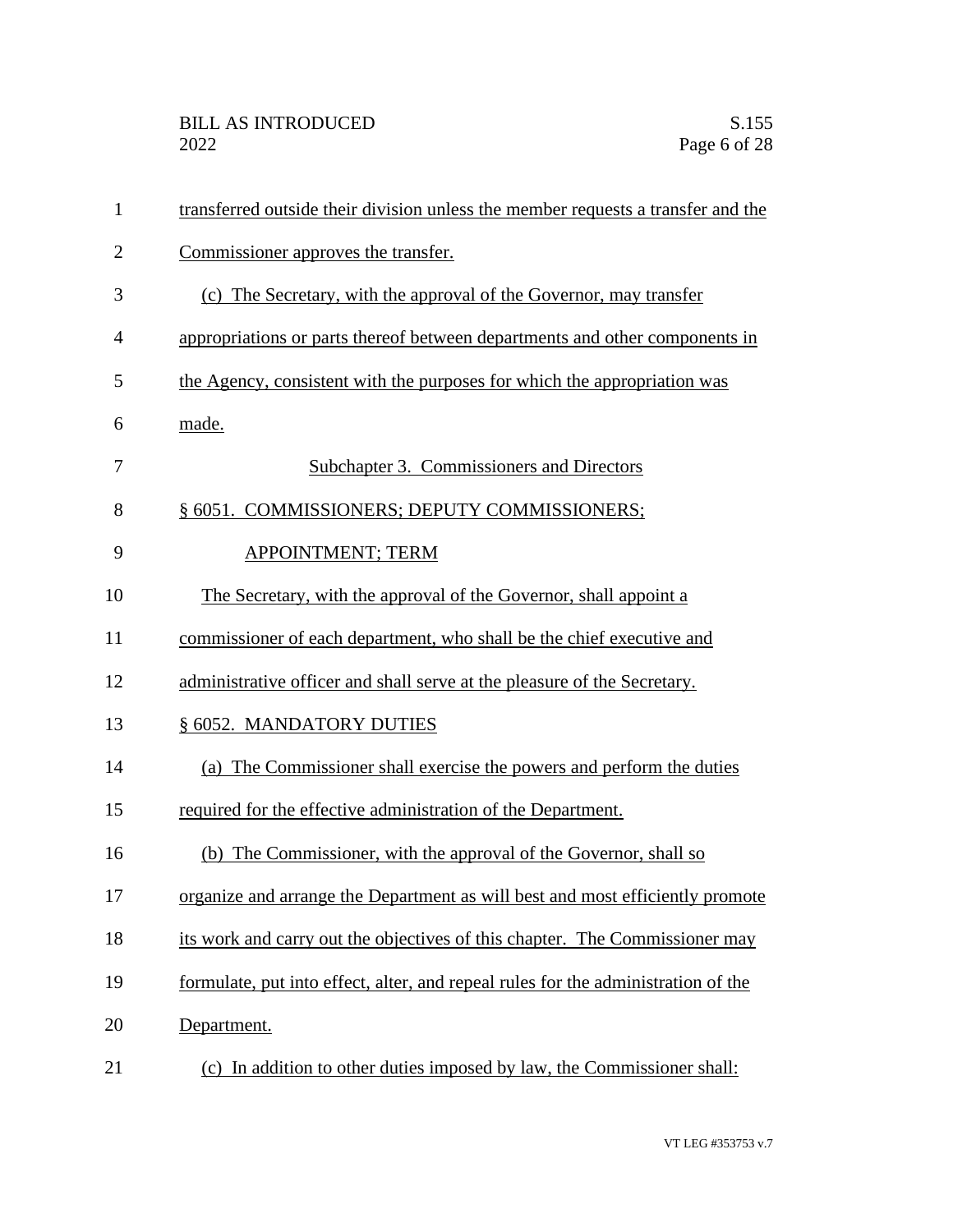| $\mathbf{1}$   | (1) administer the laws assigned to the Department;                                 |
|----------------|-------------------------------------------------------------------------------------|
| $\overline{2}$ | (2) coordinate and integrate the work of the divisions; and                         |
| 3              | (3) supervise and control all staff functions.                                      |
| 4              | § 6053. PERMISSIVE DUTIES; APPROVAL OF SECRETARY                                    |
| 5              | (a) The Commissioner may, with the approval of the Secretary:                       |
| 6              | (1) transfer classified positions within or between divisions subject to            |
| 7              | State personnel laws and rules;                                                     |
| 8              | (2) cooperate with the appropriate federal agencies and administer                  |
| 9              | federal funds in support of programs within the Department;                         |
| 10             | (3) submit plans and reports, and in other respects comply with federal             |
| 11             | <u>law and regulations that pertain to programs administered by the Department;</u> |
| 12             | (4) make rules and policies consistent with law for the internal                    |
| 13             | administration of the Department and its programs;                                  |
| 14             | (5) appoint a deputy commissioner;                                                  |
| 15             | (6) provide training and instructions for any employees of the                      |
| 16             | Department, at the expense of the Department, in educational institutions or        |
| 17             | other places; and                                                                   |
| 18             | (7) organize, reorganize, transfer, or abolish divisions, staff functions, or       |
| 19             | sections within the Department.                                                     |
| 20             | (b) The Commissioner of the Department of Law Enforcement, with the                 |
| 21             | approval of the Secretary, may:                                                     |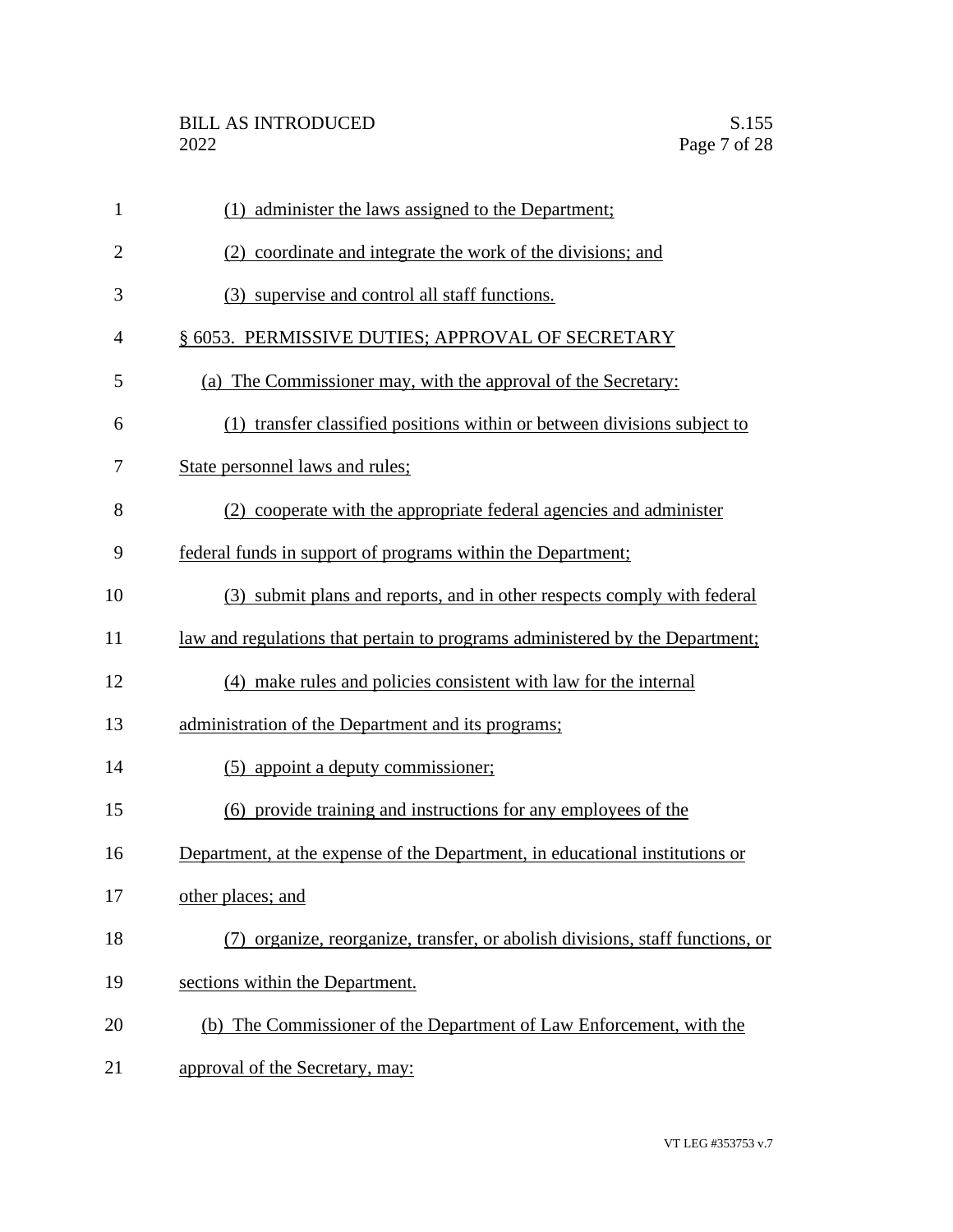## BILL AS INTRODUCED<br>2022 Page 8 of 28

| $\mathbf{1}$   | (A) designate or change the rank or grade to be held by a member in              |
|----------------|----------------------------------------------------------------------------------|
| $\overline{2}$ | accordance with the rules adopted by the Commissioner;                           |
| 3              | (B) assign or transfer members within a division to serve at such                |
| $\overline{4}$ | stations and to perform such duties as the Commissioner shall designate; and     |
| 5              | determine what certified law enforcement officers other than<br>(C)              |
| 6              | State Police officers shall give bonds and prescribe the conditions and amount.  |
| 7              | (c) Notwithstanding anything to the contrary in this chapter, the divisions      |
| 8              | within the Department of Law Enforcement shall not be abolished or               |
| 9              | transferred and members from different divisions of the Department of Law        |
| 10             | Enforcement shall not be reassigned or transferred outside their division unless |
| 11             | the member requests a transfer and the Commissioner approves the transfer.       |
| 12             | § 6054. DIRECTORS                                                                |
| 13             | (a) A director shall administer each division within the Agency. The             |
| 14             | commissioners, with the approval of the Secretary, shall appoint the directors   |
| 15             | for divisions that are part of a department, and the Secretary shall appoint any |
| 16             | other directors whose appointment is not otherwise governed by law. Each         |
| 17             | division and its officers shall be under the direction and control of the        |
| 18             | appointing authority except with regard to the quasi-judicial acts or duties     |
| 19             | vested in them by law.                                                           |
| 20             | (b) No rule or policy may be issued by a director of a division without the      |
| 21             | approval of the appointing authority.                                            |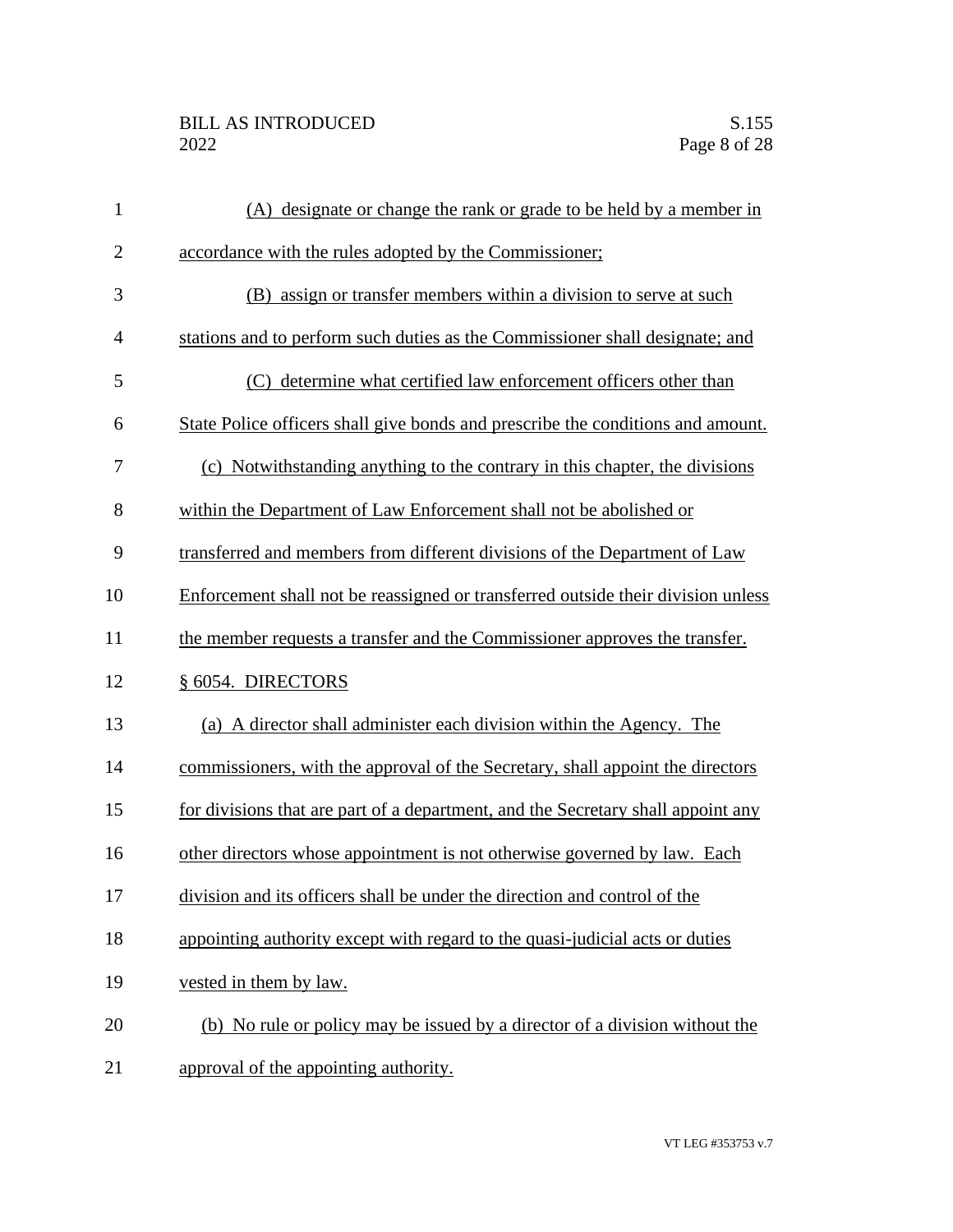| $\mathbf{1}$   | Subchapter 4. Departments, Divisions, and Boards                                |
|----------------|---------------------------------------------------------------------------------|
| $\overline{2}$ | § 6081. DEPARTMENT OF LAW ENFORCEMENT                                           |
| 3              | The Department of Law Enforcement is created within the Agency of               |
| $\overline{4}$ | Public Safety.                                                                  |
| 5              | § 6082. DEPARTMENT OF FIRE SAFETY AND EMERGENCY                                 |
| 6              | <b>MANAGEMENT</b>                                                               |
| 7              | The Department of Fire Safety and Emergency Management is created               |
| 8              | within the Agency of Public Safety. The Commissioner of Fire Safety and         |
| 9              | Emergency Management, as Fire Marshal, shall be responsible for enforcing       |
| 10             | the laws pertaining to the investigation of fires, the prevention of fires, the |
| 11             | promotion of fire safety, and the delivery of fire service training.            |
| 12             | § 6083. DIVISION OF SUPPORT SERVICES                                            |
| 13             | (a) The Division of Support Services is created within the Agency of Public     |
| 14             | Safety. It shall be administered by the Deputy Secretary of the Agency.         |
| 15             | (b) The Division of Support Services shall provide the following services       |
| 16             | to the Agency, including the following components assigned to it for            |
| 17             | administrative support:                                                         |
| 18             | (1) personnel administration;                                                   |
| 19             | financing and accounting activities;<br>(2)                                     |
| 20             | (3) coordination of filing and records maintenance activities;                  |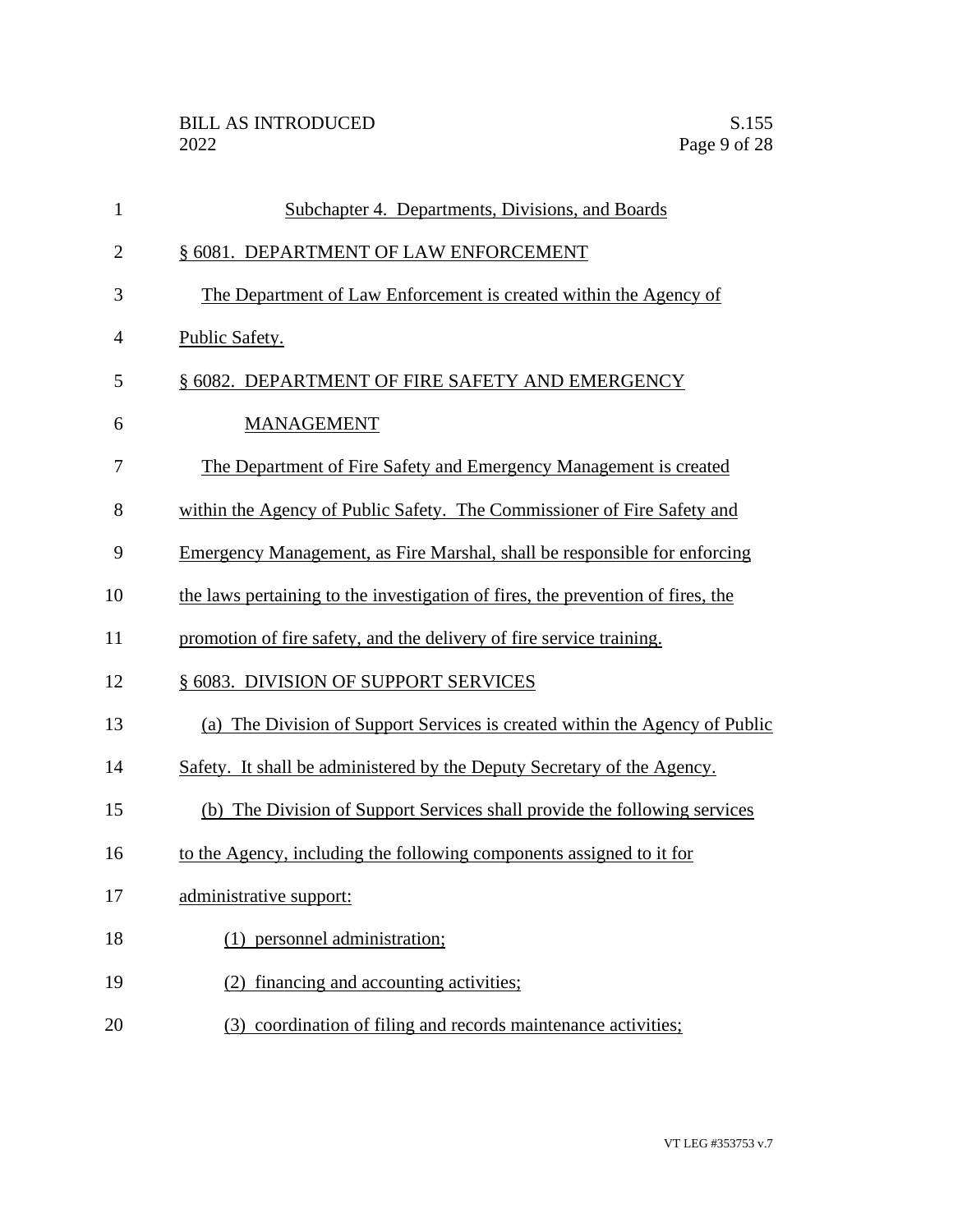| $\mathbf{1}$   | (4) provision of facilities, office space, and equipment and the care          |
|----------------|--------------------------------------------------------------------------------|
| $\overline{2}$ | thereof;                                                                       |
| 3              | (5) requisitioning from the Department of Buildings and General                |
| $\overline{4}$ | Services of the Agency of Administration supplies, equipment, and other        |
| 5              | requirements;                                                                  |
| 6              | (6) management improvement services;                                           |
| 7              | (7) training, including diversity, equity, and inclusion training;             |
| 8              | (8) communications, including dispatch and radio technology;                   |
| 9              | (9) fleet services;                                                            |
| 10             | (10) information systems and technology, including the Vermont Crime           |
| 11             | Information Center and the Sex Offender Registry;                              |
| 12             | (11) grant management; and                                                     |
| 13             | (12) other administrative functions assigned to it by the Secretary.           |
| 14             | (c) Other provisions of the law notwithstanding, all administrative service    |
| 15             | functions delegated to other components of the Agency shall be performed       |
| 16             | within the Agency by the Division of Support Services.                         |
| 17             | § 6084. OFFICE OF COMMUNITY ENGAGEMENT                                         |
| 18             | (a) The Office of Community Engagement is created within the Agency of         |
| 19             | Public Safety. It shall be administered by the Deputy Secretary of the Agency. |
| 20             | (b) The Office of Community Engagement shall:                                  |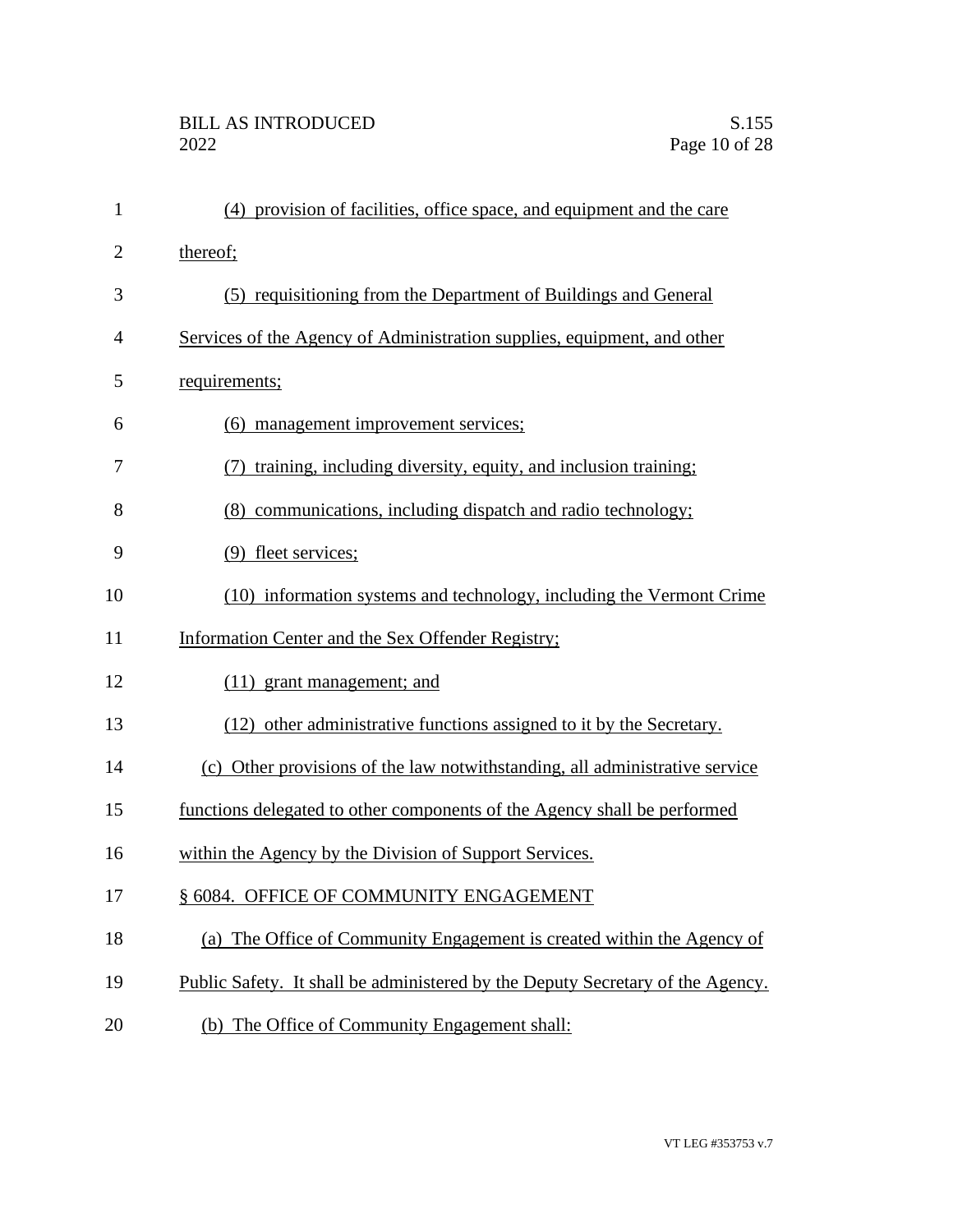| $\mathbf{1}$   | (1) create and execute a process to engage public safety stakeholders in        |
|----------------|---------------------------------------------------------------------------------|
| $\overline{2}$ | the development of key Agency policies with broad stakeholder interest;         |
| 3              | (2) create and maintain a variety of mechanisms for community                   |
| $\overline{4}$ | feedback and engagement regarding the operations of the public safety system;   |
| 5              | and                                                                             |
| 6              | (3) maintain a list of relevant public safety stakeholders.                     |
| 7              | *** Transfer of Funds, Equipment, and Positions ***                             |
| 8              | Sec. 2. PROVISIONS FOR THE TRANSITION OF THE ENHANCED 911                       |
| 9              | <b>BOARD</b>                                                                    |
| 10             | (a) All financial assets and liabilities of the Enhanced 911 Board, including   |
| 11             | all appropriations associated with the positions transferred pursuant to        |
| 12             | subsection (b) of this section, are transferred to the Agency of Public Safety. |
| 13             | (b) All authorized positions and equipment, supplies, and inventory of the      |
| 14             | Enhanced 911 Board are transferred to the Agency of Public Safety.              |
| 15             | (c) The Enhanced 911 Board shall have the administrative, technical, and        |
| 16             | legal assistance of the Agency of Public Safety.                                |
| 17             | (d) The rules of the Enhanced 911 Board shall become a subtitle under the       |
| 18             | rules of the Agency of Public Safety.                                           |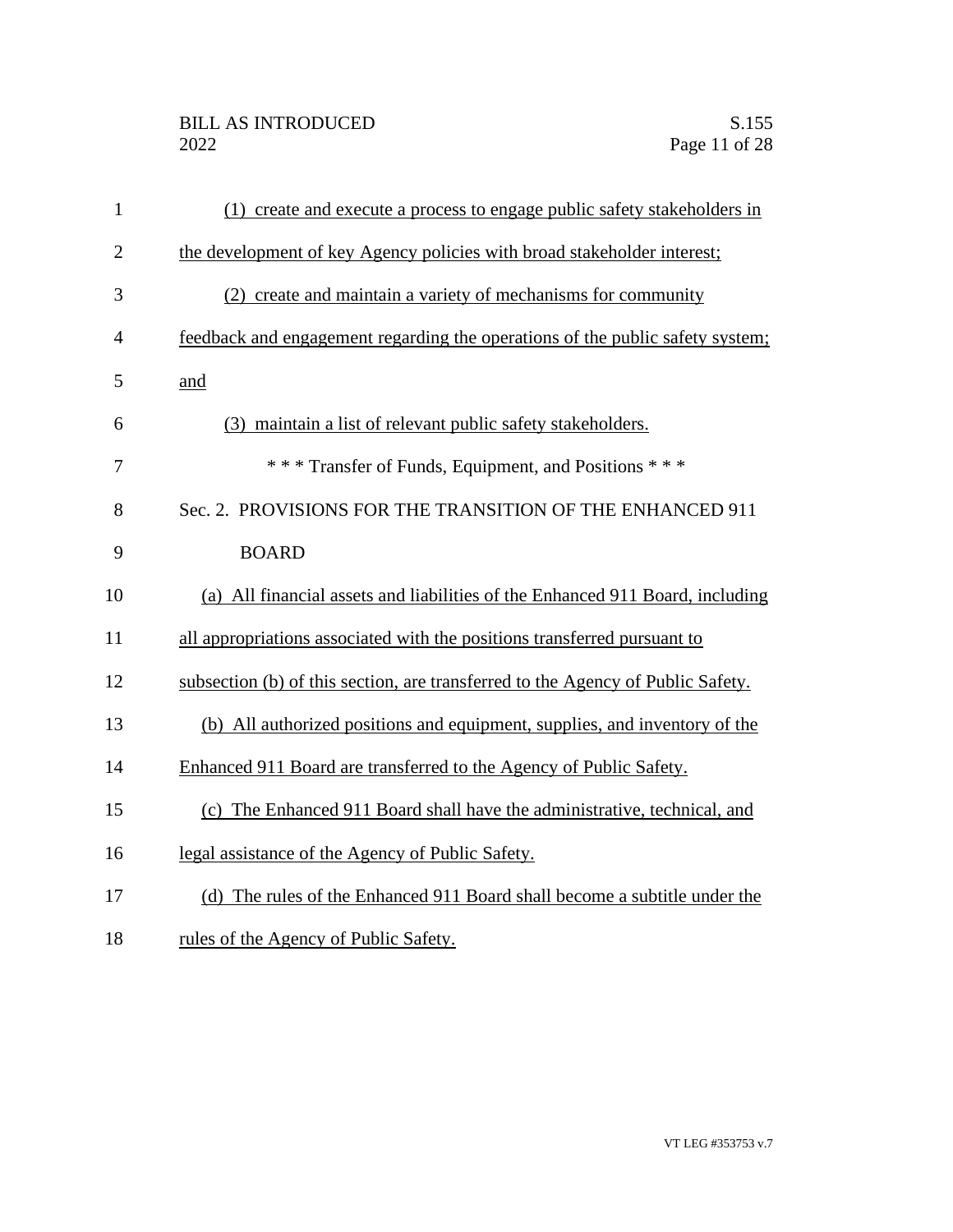| $\mathbf{1}$   | Sec. 3. PROVISIONS FOR THE TRANSITION OF THE DEPARTMENT                       |
|----------------|-------------------------------------------------------------------------------|
| $\overline{2}$ | OF MOTOR VEHICLES ENFORCEMENT OFFICERS                                        |
| 3              | (a) All duties, obligations, responsibilities, and authority of the certified |
| $\overline{4}$ | law enforcement officers in the Department of Motor Vehicles (DMV)            |
| 5              | Enforcement Division under Title 19 and 23 V.S.A., chapter 15, and applicable |
| 6              | rules, are transferred to the Agency of Public Safety, Department of Law      |
| 7              | Enforcement, Division of Motor Vehicle Enforcement.                           |
| 8              | (b) All financial assets and liabilities of the DMV Enforcement Division,     |
| 9              | including all appropriations associated with the positions transferred, are   |
| 10             | transferred to the Agency of Public Safety, Department of Law Enforcement,    |
| 11             | Division of Motor Vehicle Enforcement.                                        |
| 12             | (c) All authorized positions, functions, equipment, supplies, and inventory   |
| 13             | of the certified law enforcement officers of the DMV Enforcement Division     |
| 14             | are transferred to the Agency of Public Safety Department of Law              |
| 15             | Enforcement, Division of Motor Vehicle Enforcement.                           |
| 16             | (d) The certified law enforcement officers transferred to the Agency of       |
| 17             | Public Safety shall maintain their relationships with and support of the      |
| 18             | Department of Motor Vehicles; other components of federal, State, and         |
| 19             | municipal government; and private sector collaborations.                      |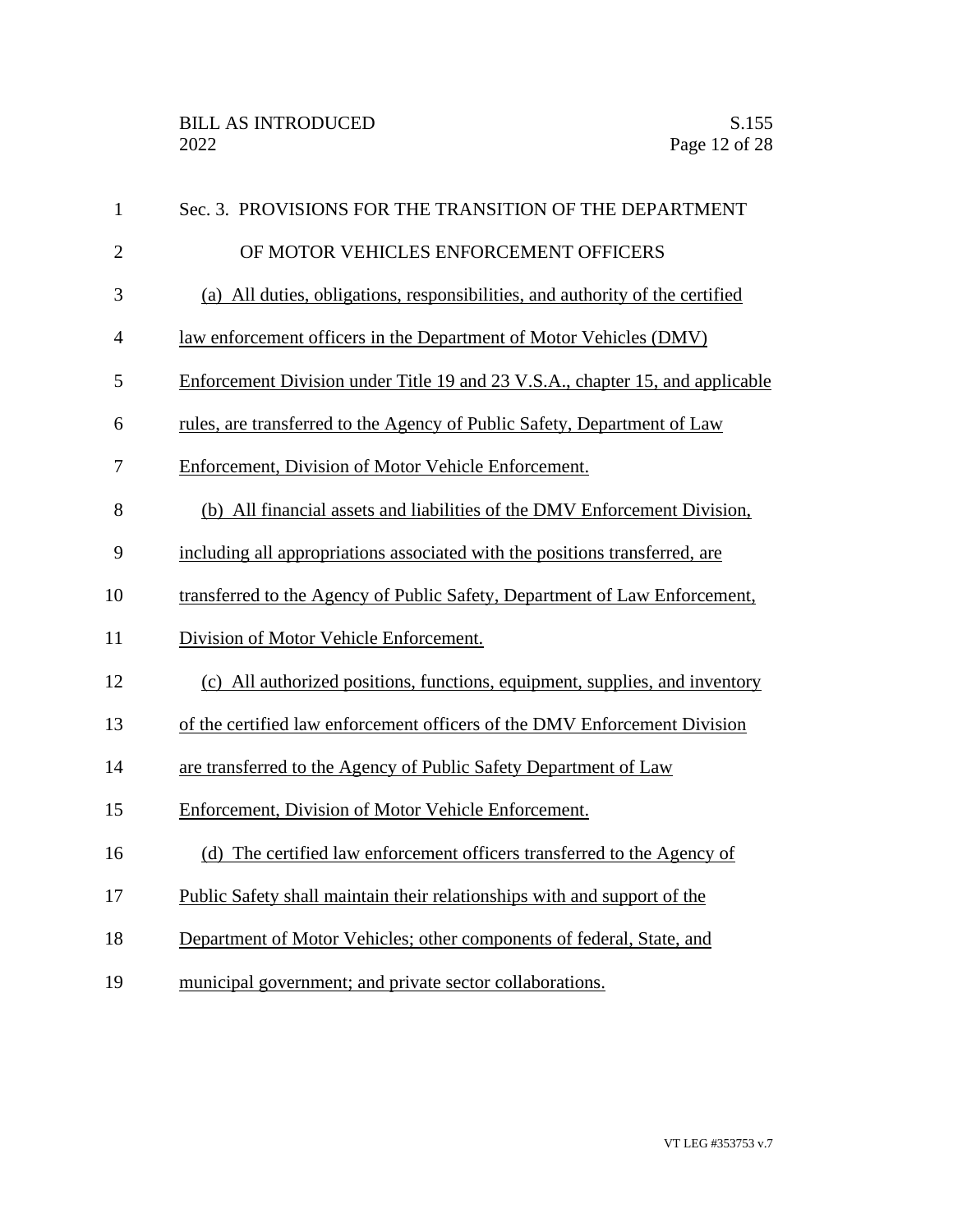| $\mathbf{1}$   | *** General Transition Provisions ***                                            |
|----------------|----------------------------------------------------------------------------------|
| $\overline{2}$ | Sec. 4. TRANSITION; GENERALLY                                                    |
| 3              | The Secretary of Public Safety shall coordinate with the Secretary of            |
| $\overline{4}$ | Administration, the Commissioner of Finance and Management, the                  |
| 5              | Commissioner of Human Resources, the Executive Director of the Criminal          |
| 6              | Justice Council, the Chair of the Criminal Justice Council, the Executive        |
| 7              | Director of the Enhanced 911 Board, the Secretary of the Agency of               |
| 8              | Transportation, and the Commissioners of the Departments of Motor Vehicles,      |
| 9              | of Fish and Wildlife, of Liquor and Lottery, and their directors of enforcement  |
| 10             | as necessary to enable the organizational modernization and most efficient       |
| 11             | operation of State law enforcement divisions and resources.                      |
| 12             | *** Statutory Changes for the Enhanced 911 Board ***                             |
| 13             | Sec. 5. 30 V.S.A. § 7052 is amended to read:                                     |
| 14             | § 7052. VERMONT ENHANCED 911 BOARD                                               |
| 15             | * * *                                                                            |
| 16             | (e) The Board shall appoint, subject to the approval of the Governor, advise     |
| 17             | on and assist the Secretary with the selection of the Executive Director who     |
| 18             | shall hold office at the pleasure of the Board. He or she The Executive Director |
| 19             | shall perform such duties as may be assigned by the Board. The Executive         |
| 20             | Director is entitled to compensation, as established by law, and reimbursement   |
| 21             | for the expenses within the amounts available by appropriation. The Executive    |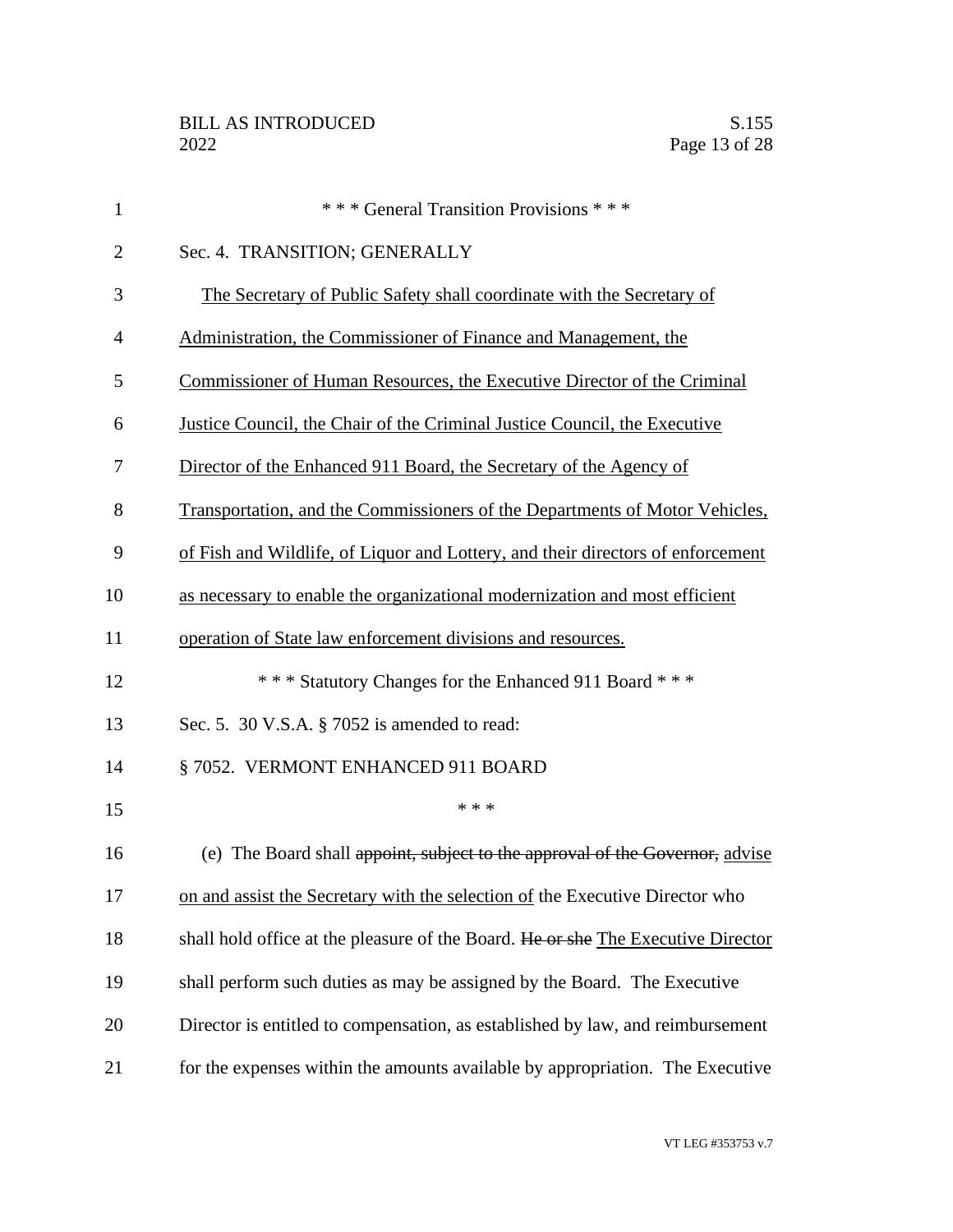| $\mathbf{1}$   | Director may, with the approval of the Board, hire employees, agents, and      |
|----------------|--------------------------------------------------------------------------------|
| $\overline{c}$ | consultants and prescribe their duties. The Executive Director shall submit a  |
| 3              | budget to the Secretary. The Executive Director shall not be under the         |
| $\overline{4}$ | direction and control of the Secretary except with regard to the budget and    |
| 5              | other administrative functions given to the Director or the Board by law.      |
| 6              | Sec. 6. 30 V.S.A. § 7053 is amended to read:                                   |
| 7              | § 7053. BOARD; RESPONSIBILITIES AND POWERS                                     |
| 8              | (a) The Board shall be the single governmental agency responsible for          |
| 9              | statewide Enhanced 911 pursuant to chapter 87 of this title and 3 V.S.A.       |
| 10             | chapter 69. To the extent feasible, the Board shall consult with the Agency of |
| 11             | Human Services, the Department Agency of Public Safety, the Department of      |
| 12             | Public Service, and local community service providers on the development of    |
| 13             | policies, system design, standards, and procedures. The Board shall develop    |
| 14             | designs, standards, and procedures and shall adopt rules on the following:     |
| 15             | (1) The technical and operational standards for public safety answering        |
| 16             | points.                                                                        |
| 17             | (2) The system database standards and procedures for developing and            |
| 18             | maintaining the database. The system database shall be the property of the     |
| 19             | Board.                                                                         |
| 20             | (3) Statewide, locatable means of identifying customer location, such as       |
| 21             | addressing, geo-coding, or other methods of locating the caller.               |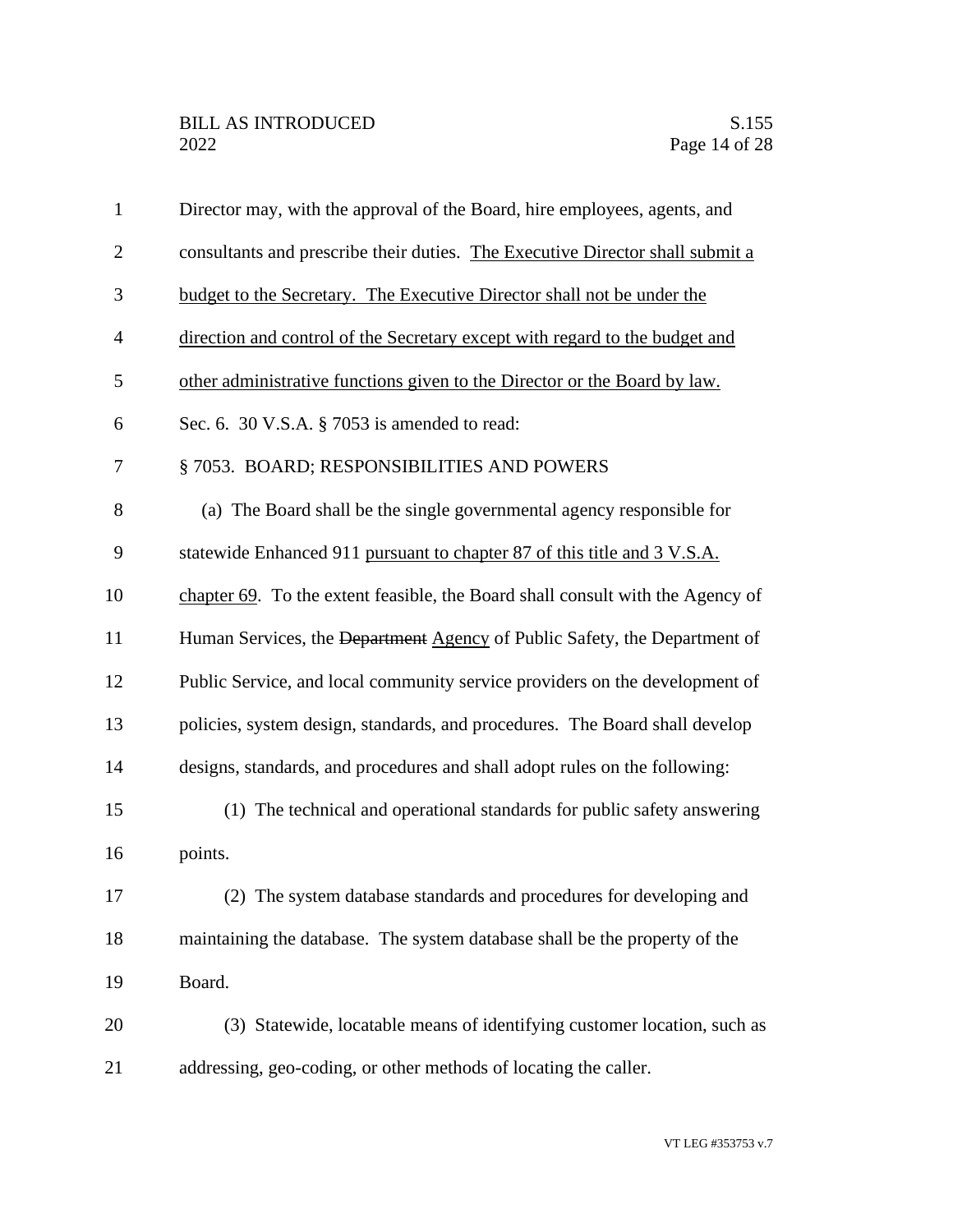| $\mathbf{1}$   | (4) Standards and procedures to ensure system and database security.             |
|----------------|----------------------------------------------------------------------------------|
| $\overline{2}$ | * * *                                                                            |
| 3              | *** Statutory Changes for Motor Vehicle Enforcement Officers ***                 |
| 4              | Sec. 7. 23 V.S.A. $\S$ 1 is amended to read:                                     |
| 5              | § 1. ADMINISTRATION AND ENFORCEMENT OF TITLE                                     |
| 6              | The Commissioner of Motor Vehicles and the Commissioner Secretary of             |
| 7              | Public Safety shall eooperate in carrying out all the statutes and rules adopted |
| 8              | to implement the provisions of this title to achieve the most efficient and      |
| 9              | economical administration. In case of disagreement as to division of work, the   |
| 10             | Governor shall decide. enter into a memorandum of understanding to ensure        |
| 11             | that enforcement needs of the Department of Motor Vehicles and the Agency        |
| 12             | of Public Safety, Department of Law Enforcement, Division of Motor Vehicle       |
| 13             | Enforcement are achieved.                                                        |
| 14             | Sec. 8. 23 V.S.A. § 1600 is amended to read:                                     |
| 15             | § 1600. DEFINITION                                                               |
| 16             | Notwithstanding subdivision $4(4)$ of this title, as used in this chapter,       |
| 17             | "Commissioner" means the Commissioner of the Agency of Public Safety,            |
| 18             | Department of Law Enforcement.                                                   |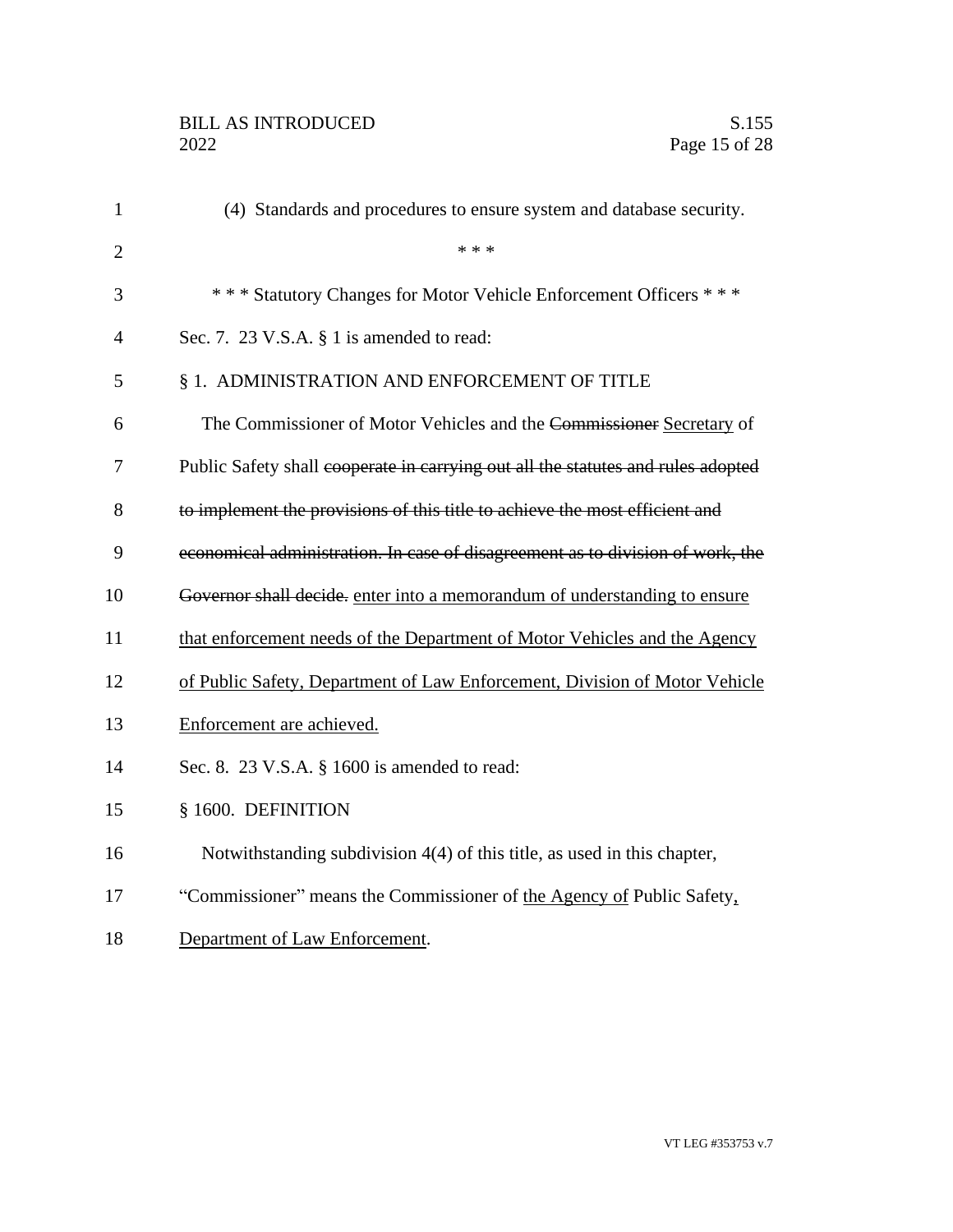| 1              | *** Statutory Changes for Department of Public Safety Becoming                   |
|----------------|----------------------------------------------------------------------------------|
| $\overline{2}$ | Agency $* * *$                                                                   |
| 3              | Sec. 9. 3 V.S.A. § 2101 is amended to read:                                      |
| 4              | § 2101. CREATION                                                                 |
| 5              | A cabinet is created in the Executive Branch of government which that shall      |
| 6              | consist of the Secretaries of such agencies as are created by law, as well as    |
| 7              | such Commissioners of the departments created by law as the Governor, in the     |
| 8              | Governor's discretion, shall appoint to be a member of the Cabinet.              |
| 9              | Sec. 10. 20 V.S.A. $\S$ 3 is amended to read:                                    |
| 10             | § 3. VERMONT EMERGENCY MANAGEMENT DIVISION                                       |
| 11             | (a) There is hereby created within the department of public safety Agency        |
| 12             | of Public Safety, Department of Fire Safety and Emergency Management, a          |
| 13             | division to be known as the Vermont emergency management division.               |
| 14             | * * *                                                                            |
| 15             | Sec. 11. 20 V.S.A. § 1871 is amended to read:                                    |
| 16             | § 1871. DEPARTMENT OF PUBLIC SAFETY; COMMISSIONER                                |
| 17             | <b>CONTRACTING</b>                                                               |
| 18             | (a) The Department of Public Safety, created by 3 V.S.A. § 212, shall            |
| 19             | include a Commissioner of Public Safety.                                         |
| 20             | (b) The head of the Department shall be the Commissioner of Public               |
| 21             | Safety, who shall be a citizen of the United States and shall be selected on the |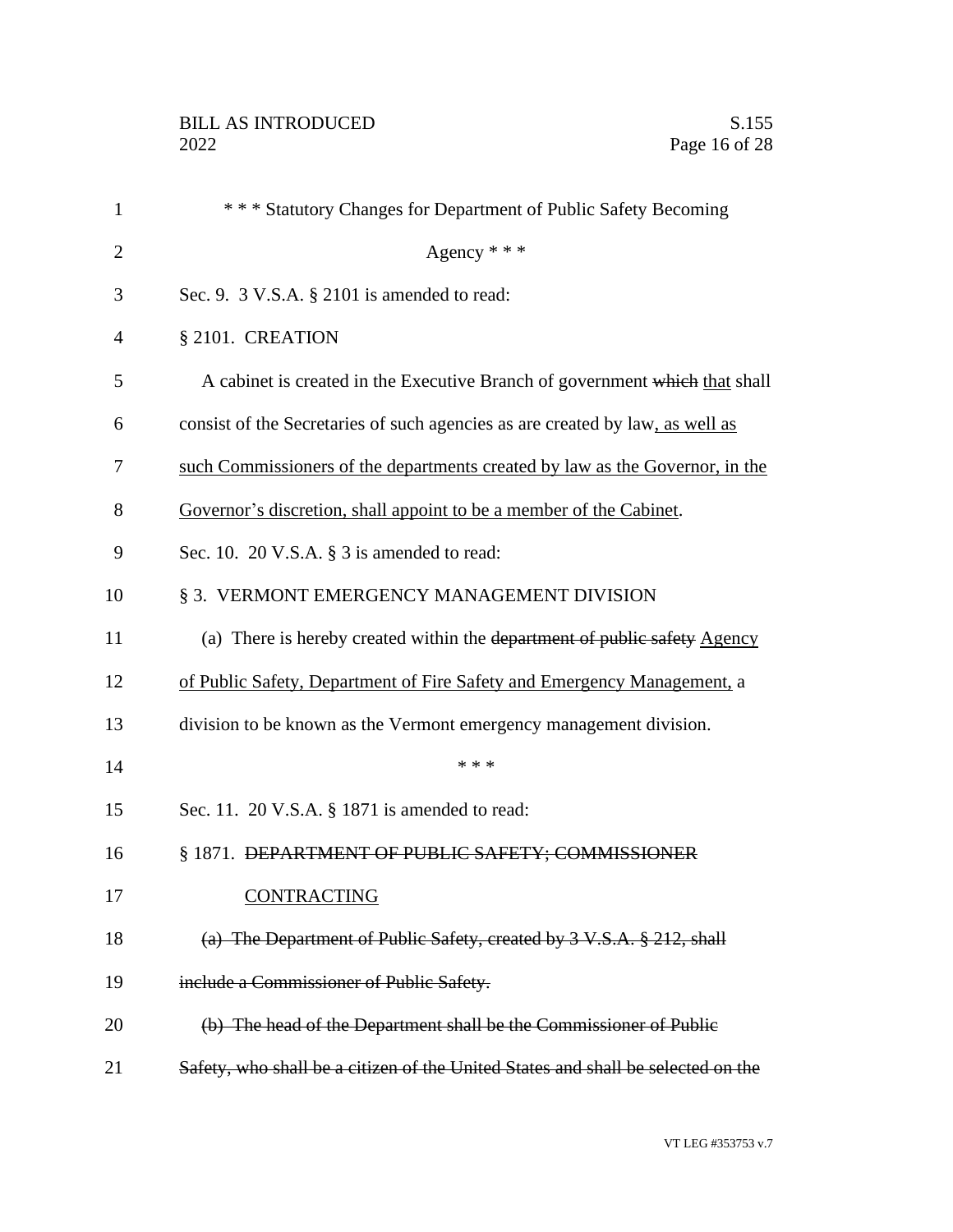| $\mathbf{1}$   | basis of training, experience, and qualifications. The Commissioner shall be              |
|----------------|-------------------------------------------------------------------------------------------|
| $\overline{2}$ | appointed by the Governor, with the advice and consent of the Senate.                     |
| 3              | $\left(\frac{e}{e}\right)$ The Commissioner of Public Safety Law Enforcement may contract |
| $\overline{4}$ | for security and related traffic control, and receive reimbursement for                   |
| 5              | reasonable costs which that shall include costs associated with providing                 |
| 6              | personnel, benefits, equipment, vehicles, insurances, and related expenses.               |
| 7              | These reimbursements shall be credited to a special fund established pursuant             |
| 8              | to 32 V.S.A. chapter 7, subchapter 5, and be available to offset costs of                 |
| 9              | providing those services.                                                                 |
| 10             | (d)(b) The Commissioner of Public Safety Law Enforcement shall collect                    |
| 11             | fees for the termination of alarms at State Police facilities and for response to         |
| 12             | false alarms.                                                                             |
| 13             | $(e)(c)$ Termination Fees:.                                                               |
| 14             | (1) The termination fee for a single dedicated circuit alarm at a State                   |
| 15             | Police facility will be \$250.00 per user per year.                                       |
| 16             | (2) An alarm company or monitoring service that is authorized to install                  |
| 17             | a multi-unit alarm panel at a State Police facility will be assessed a fee of             |
| 18             | \$25.00 per alarm with a minimum fee of \$250.00 per panel per year.                      |
| 19             | (3) An individual or business who programs a tape dialer or other                         |
| 20             | automatic notification device to transmit a voice message to a State Police               |
| 21             | facility, informing the police of a burglary or other emergency, must register            |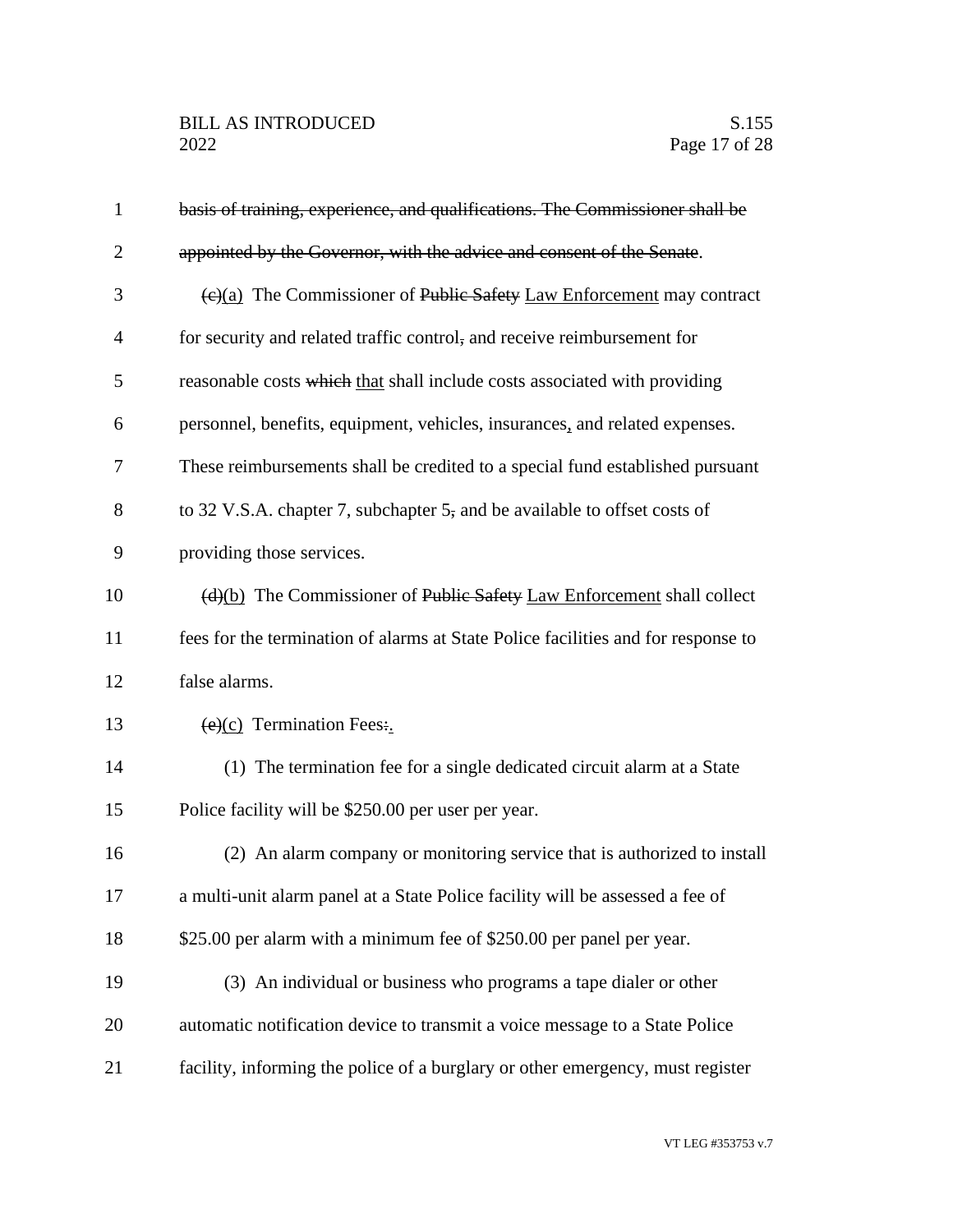| $\mathbf{1}$   | such dialer with the State Police facility and will be assessed a registration fee |
|----------------|------------------------------------------------------------------------------------|
| $\overline{2}$ | of \$50.00 per year. The fee includes an onsite inspection by a member of the      |
| 3              | State Police.                                                                      |
| $\overline{4}$ | (4) If State Police respond to an alarm and it is found that the alarm was         |
| 5              | transmitted by an unregistered tape dialer or similar notification device, a       |
| 6              | registration fee of \$50.00 will be assessed subsequent to that response. Unpaid   |
| 7              | registration fees are considered to be alarms in default and handled in            |
| 8              | accordance with the provisions of the section on response terminations.            |
| 9              | $(f)(d)$ False Alarms:                                                             |
| 10             | (1) A false alarm is notification given to the State Police by electronic or       |
| 11             | telephonic means that an emergency situation exists, when an emergency or          |
| 12             | other circumstance that could be perceived as an emergency does not exist and      |
| 13             | to which the State Police have responded.                                          |
| 14             | (2) Alarm periods shall be based on the calendar year, January 1 through           |
| 15             | December 31.                                                                       |
| 16             | (3) The first false alarm in an alarm period shall be at no cost. The              |
| 17             | second false alarm in the alarm period shall be assessed at \$50.00 and each       |
| 18             | successive false alarm in the same alarm period shall be assessed at \$75.00.      |
| 19             | $\frac{1}{2}$ Response Terminations:                                               |
| 20             | (1) Alarm fees which that have been assessed and not paid for a period             |
| 21             | of 60 days from the date of the last billing are considered alarms in default and  |
|                |                                                                                    |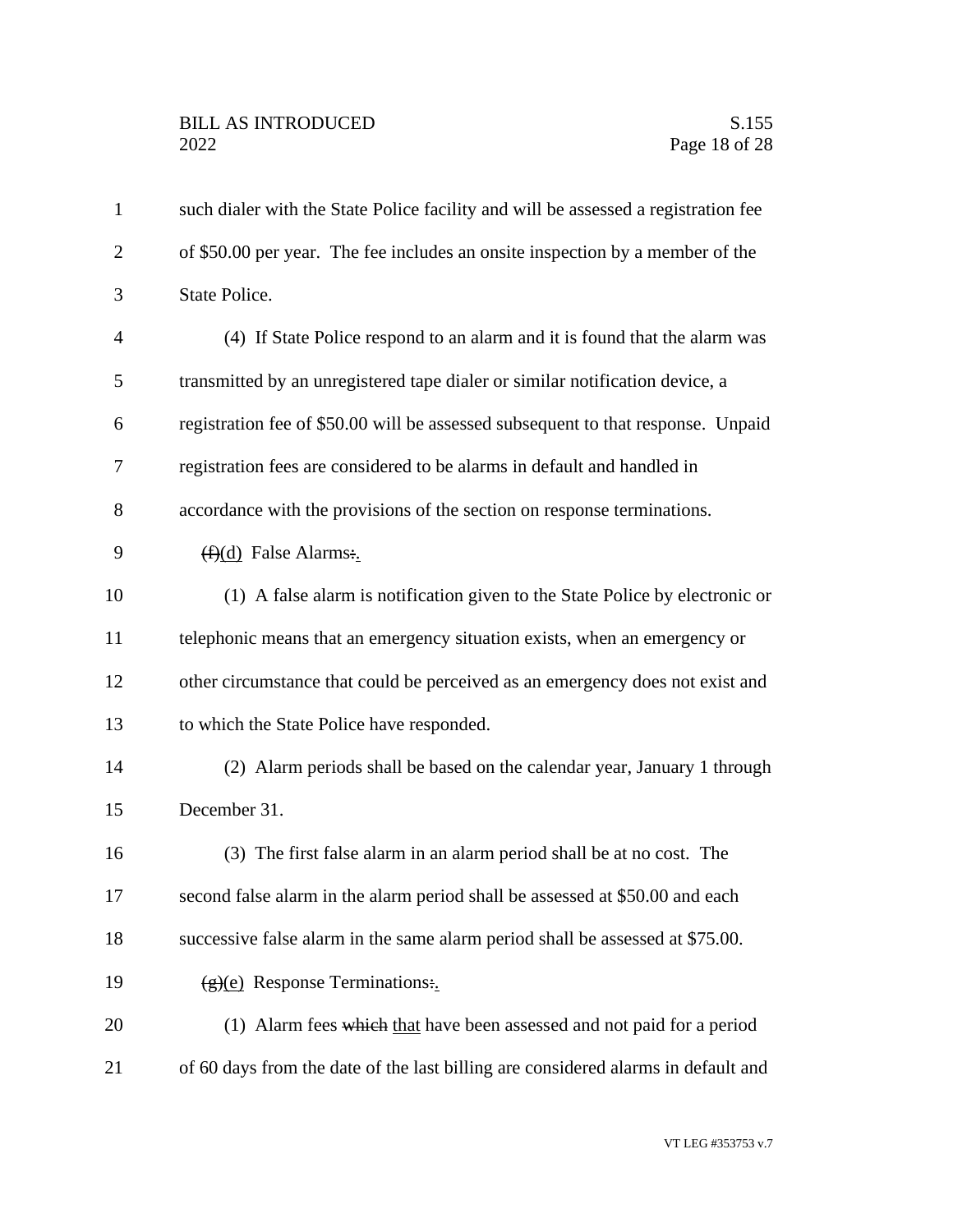## BILL AS INTRODUCED<br>2022 Page 19 of 28

| $\mathbf{1}$   | the State Police station commander, with the concurrence of the State Police                                                        |
|----------------|-------------------------------------------------------------------------------------------------------------------------------------|
| $\overline{2}$ | troop commander, may notify the alarm holder that the State Police will no                                                          |
| 3              | longer respond to alarms at that location as long as the alarm holder is in                                                         |
| $\overline{4}$ | default.                                                                                                                            |
| 5              | (2) When in the opinion of the station commander, with the concurrence                                                              |
| 6              | with the troop commander, there exists a chronic false alarm problem which                                                          |
| 7              | that the alarm holder appears not to have taken reasonable measures to correct,                                                     |
| 8              | the station commander may send notification that the State Police will no                                                           |
| 9              | longer respond to alarms at that location until the problem is corrected even if                                                    |
| 10             | the alarm holder is not in default on fees assessed.                                                                                |
| 11             | $\frac{h(t)}{h}$ Appeal: An alarm holder may appeal a decision of the station                                                       |
| 12             | commander to the troop commander.                                                                                                   |
| 13             | $\overline{(i)(g)}$ The Commissioner of Public Safety Law Enforcement may enter into                                                |
| 14             | contractual arrangements to perform dispatching functions for State,                                                                |
| 15             | municipal, or other emergency services.                                                                                             |
| 16             | $\overline{(i)(h)}$ Charges collected under subsections $\overline{(e)(c)}$ , $\overline{(f)(d)}$ , and $\overline{(i)(g)}$ of this |
| 17             | section shall be credited to the Vermont Law Telecommunications Special                                                             |
| 18             | Fund and shall be available to the Department to offset the costs of providing                                                      |
| 19             | the services.                                                                                                                       |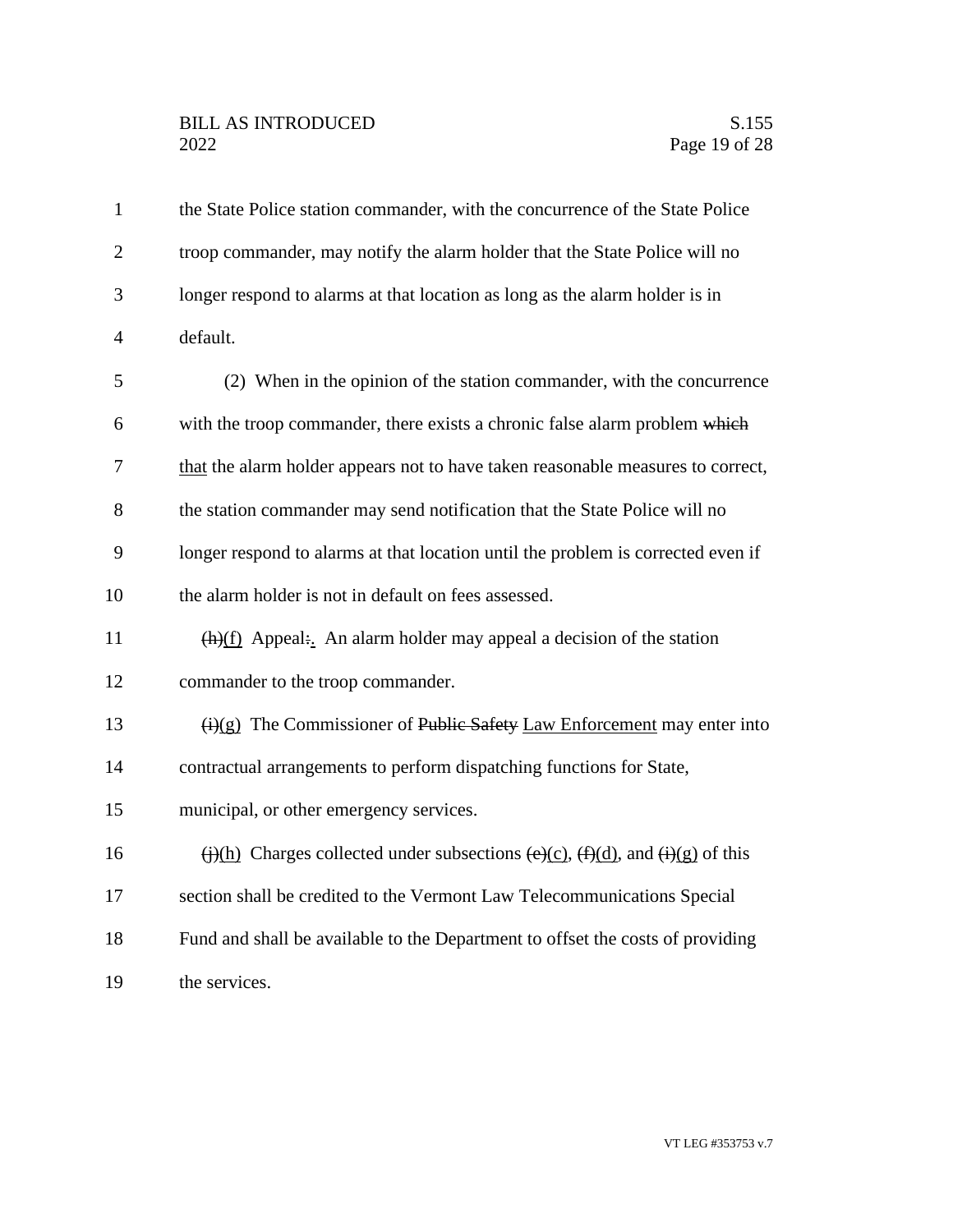| $\mathbf{1}$   | Sec. 12. 20 V.S.A. § 1872 is amended to read:                                        |
|----------------|--------------------------------------------------------------------------------------|
| $\overline{2}$ | § 1872. DUTIES OF COMMISSIONER GENERALLY                                             |
| 3              | The Commissioner shall be the chief enforcement officer of all the statutes          |
| $\overline{4}$ | and rules pertaining to the law of the road and the display of lights on vehicles.   |
| 5              | In addition, the Commissioner shall supervise and direct the activities of the       |
| 6              | State Police and of the Vermont Crime Information Center and, as Fire                |
| 7              | Marshal, be responsible for enforcing the laws pertaining to the investigation       |
| 8              | of fires, the prevention of fires, the promotion of fire safety, and the delivery of |
| 9              | fire service training.                                                               |
| 10             | Sec. 13. 20 V.S.A. § 1874 is amended to read:                                        |
| 11             | § 1874. ORGANIZATION OF DEPARTMENT BY COMMISSIONER                                   |
| 12             | (a) The Commissioner of Law Enforcement, with the approval of the                    |
| 13             | Governor and the Secretary, shall so organize and arrange the Department of          |
| 14             | Law Enforcement as will best and most efficiently promote its work and carry         |
| 15             | out the objectives of this chapter and chapter 69 of this title. To that end, the    |
| 16             | Commissioner may, with the Governor's approval, create, rearrange, and               |
| 17             | abolish divisions, establish grades, ranks, and positions to be held by members,     |
| 18             | and formulate, put into effect, alter, and repeal rules for the administration of    |
| 19             | the Department to the extent permitted by law.                                       |
| 20             | * * *                                                                                |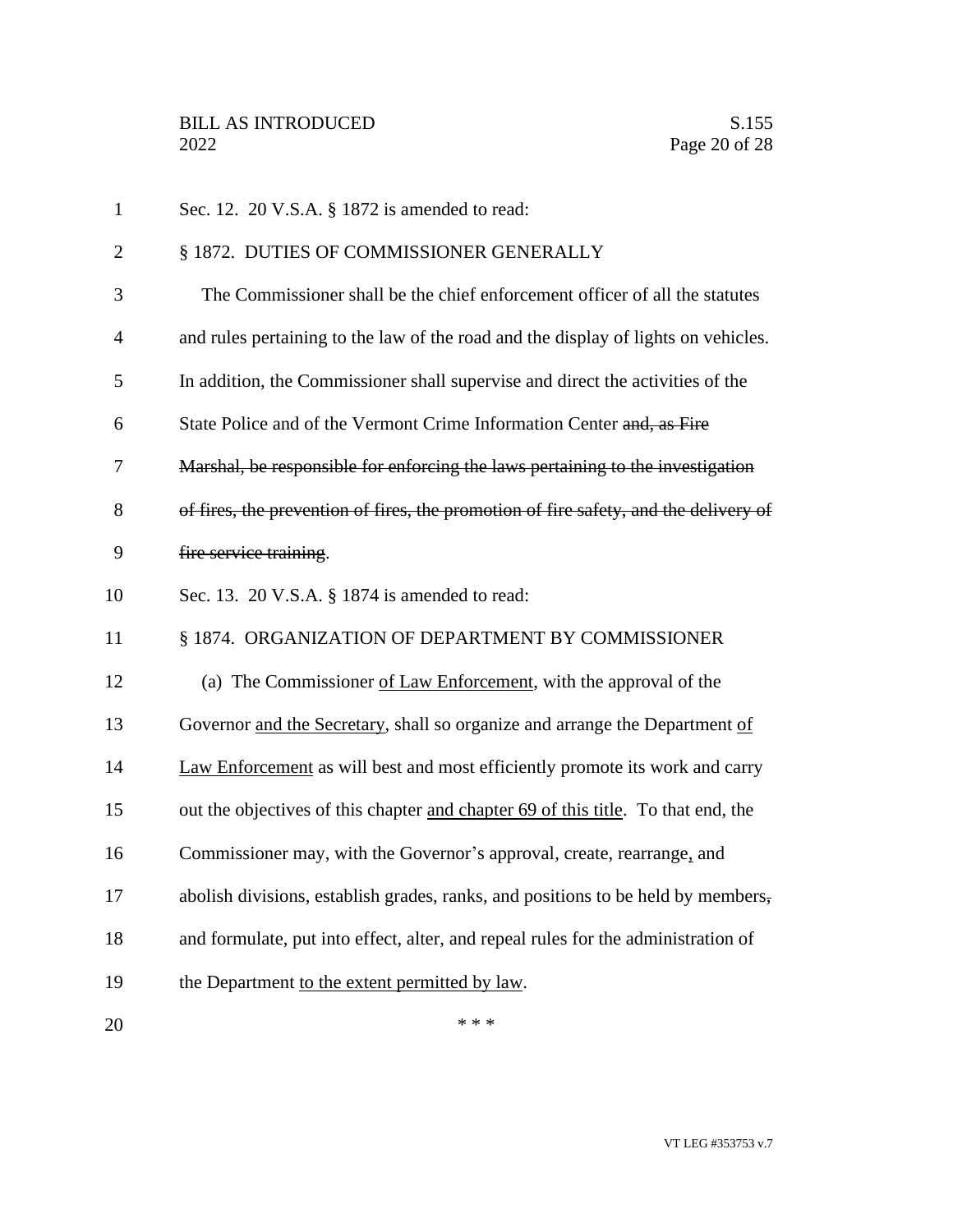| $\mathbf{1}$   | Sec. 14. 20 V.S.A. § 1883 is amended to read:                                |
|----------------|------------------------------------------------------------------------------|
| $\overline{2}$ | § 1883. STATE LAW ENFORCEMENT; MEMORANDUM OF                                 |
| 3              | <b>UNDERSTANDING</b>                                                         |
| $\overline{4}$ | (a) The Commissioner of Public Safety In anticipation of consolidating all   |
| 5              | certified law enforcement resources into the Agency of Public Safety, the    |
| 6              | Secretary of Public Safety shall develop and execute a memorandum of         |
| 7              | understanding with the Commissioners of Fish and Wildlife, of Motor          |
| 8              | Vehicles, and of Liquor and Lottery and their respective directors of law    |
| 9              | enforcement. The memorandum of understanding shall be reviewed at least      |
| 10             | every two years and shall at a minimum address:                              |
| 11             | (1) Maximizing Consolidating collective resources by and reducing or         |
| 12             | eliminating redundancies and implementing a methodology that will enhance    |
| 13             | overall coordination and communication and standardize training and policies |
| 14             | while supporting the mission of individual enforcement agencies divisions.   |
| 15             | (2) Providing for an overall statewide law enforcement strategic plan        |
| 16             | supported by quarterly planning and implementation strategy sessions to      |
| 17             | improve efficiencies and coordination on an operational level and ensure     |
| 18             | interagency cooperation and collaboration of programs funded through grants. |
| 19             | The strategic plan should identify clear goals and performance measures that |
| 20             | demonstrate results, as well as specific strategic plans for individual      |
| 21             | enforcement agencies divisions.                                              |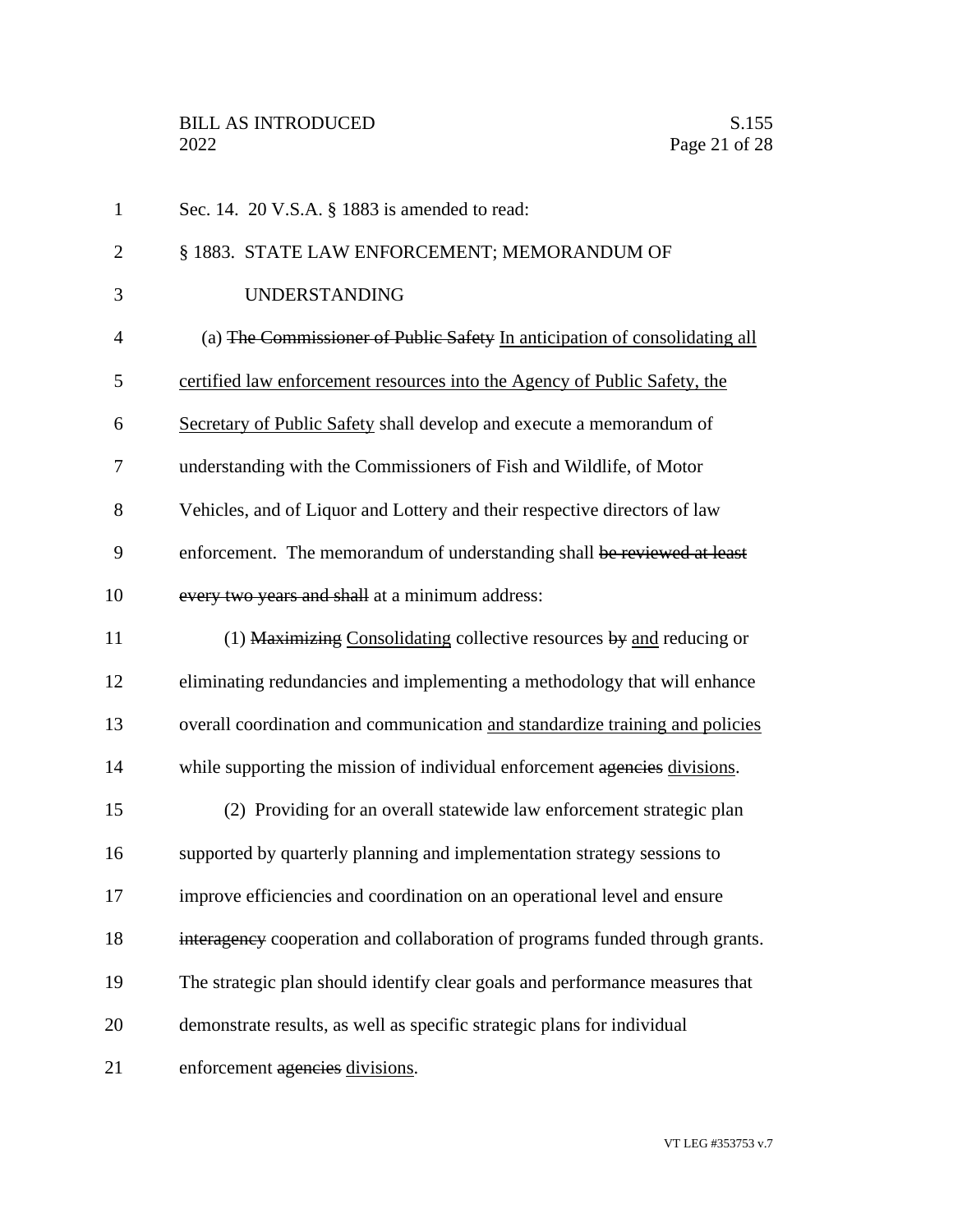## BILL AS INTRODUCED<br>2022 Page 22 of 28

| $\mathbf{1}$   | (3) Creating a task force concept that will provide for the sharing and         |
|----------------|---------------------------------------------------------------------------------|
| $\overline{2}$ | disseminating of information and recommendations involving various levels of    |
| 3              | statewide law enforcement throughout Vermont that will benefit all law          |
| $\overline{4}$ | enforcement agencies as well as citizens.                                       |
| 5              | $(4)(3)$ Developing an integrated and coordinated approach to multi-            |
| 6              | agency special teams with the goal of creating a force multiplier, where        |
| 7              | feasible to be coordinated through the Agency of Public Safety, Department of   |
| 8              | Law Enforcement. These teams will be coordinated by the Vermont State           |
| 9              | Police during training and deployments.                                         |
| 10             | (5)(4) Providing for the Commissioner Secretary of Public Safety, with          |
| 11             | the approval of the Governor and in consultation with the Commissioners of      |
| 12             | Motor Vehicles, of Fish and Wildlife, and of Liquor and Lottery, accordance     |
| 13             | with the State Emergency Management Plan, to assume the role of lead            |
| 14             | coordinator of statewide law enforcement units in the event of elevated alerts, |
| 15             | critical incidents, and all hazard events. The lead coordinator shall maintain  |
| 16             | control until in his or her the lead coordinator's judgment the event no longer |
| 17             | requires coordinated action to ensure the public safety.                        |
| 18             | * * *                                                                           |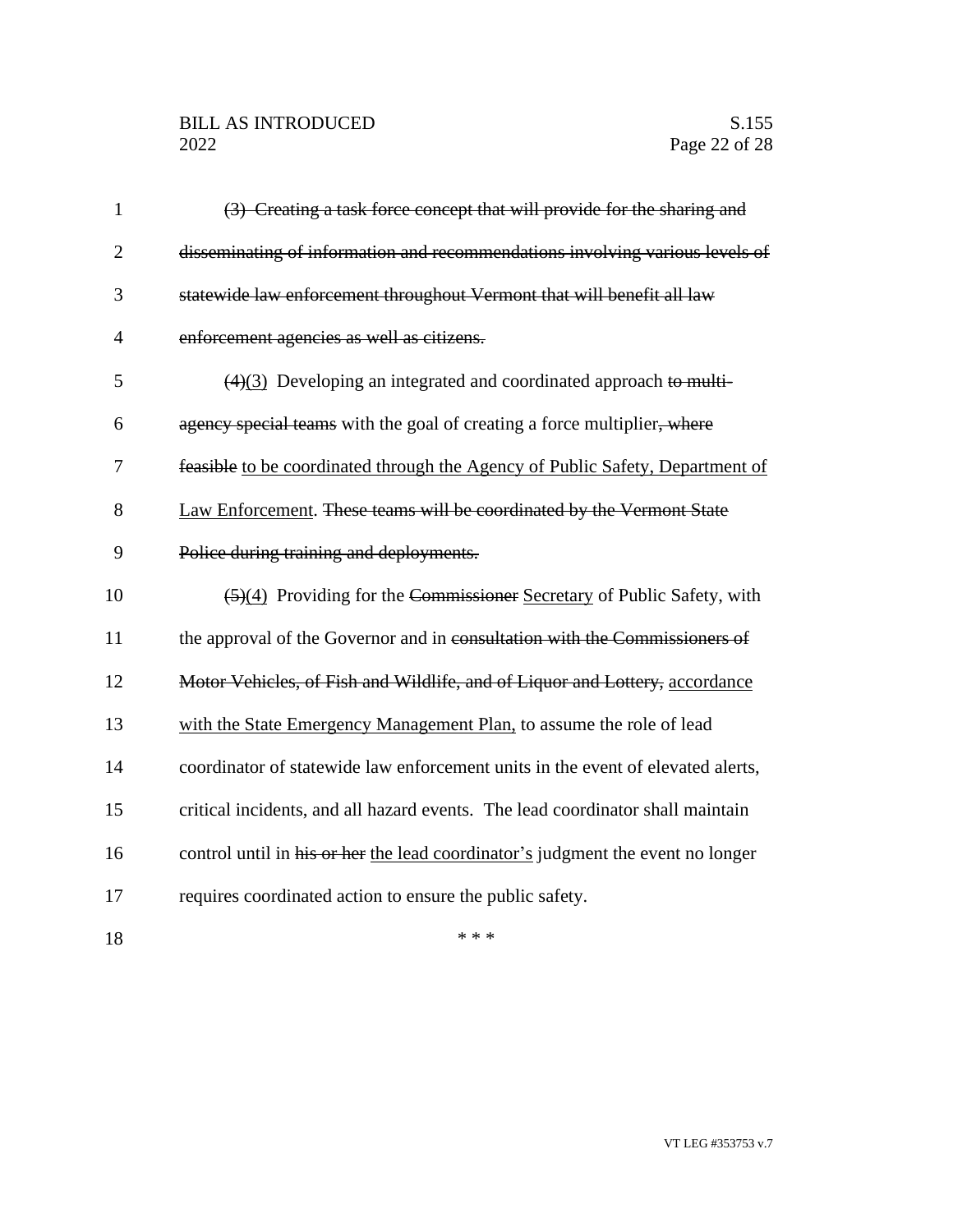| $\mathbf{1}$   | Sec. 15. 20 V.S.A. chapter 113, subchapter 2 is amended to read:                 |
|----------------|----------------------------------------------------------------------------------|
| $\overline{2}$ | Subchapter 2. State Police Certified Law Enforcement Officers                    |
| 3              | § 1911. EXAMINATIONS; APPOINTMENT; PROMOTION; PROBATION                          |
| $\overline{4}$ | The commissioner Commissioner shall devise and administer examinations           |
| 5              | designed to test the qualifications of applicants for positions as state police  |
| 6              | certified law enforcement officers assigned to the Department of Law             |
| 7              | Enforcement and only those applicants shall be appointed or promoted who         |
| 8              | meet the prescribed standards and qualifications. Where certified law            |
| 9              | enforcement officer positions support the work of agencies or departments        |
| 10             | outside the Agency of Public Safety, the Commissioner shall consult the          |
| 11             | agencies or departments concerning the qualifications for the positions. All     |
| 12             | state police certified law enforcement officers assigned to the Department of    |
| 13             | Law Enforcement shall be on probation for one year from the date of first        |
| 14             | appointment. Such examinations shall be with the advice of the Department of     |
| 15             | Human Resources.                                                                 |
| 16             | § 1912. BOND AND OATH                                                            |
| 17             | State police Certified law enforcement officers assigned to the Department       |
| 18             | of Law Enforcement shall give bond to the state State, at the expense of the     |
| 19             | state State, in such penal sum as the commissioner Commissioner shall require,   |
| 20             | conditioned for the faithful performance of their duties. State police Certified |
| 21             | law enforcement officers assigned to the Department of Law Enforcement and       |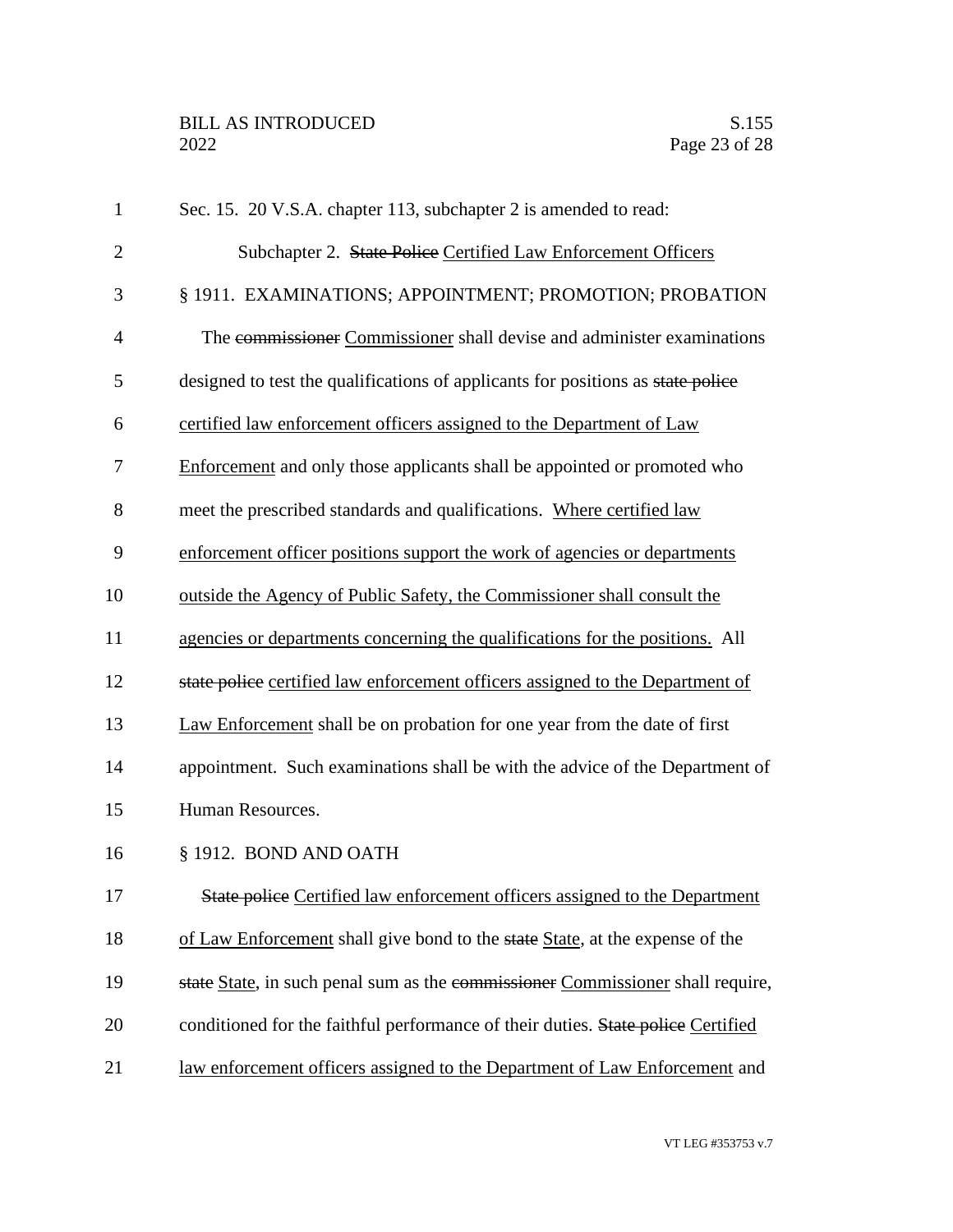| $\mathbf{1}$   | auxiliary state State police shall take the oath of office prescribed for sheriffs |
|----------------|------------------------------------------------------------------------------------|
| $\overline{2}$ | before the commissioner Commissioner or any person designated under                |
| 3              | 12 V.S.A. § 5852 to administer oaths.                                              |
| $\overline{4}$ | § 1913. UNIFORMS AND EQUIPMENT                                                     |
| 5              | Within the appropriation for the Department, the Commissioner shall                |
| 6              | provide the State Police certified law enforcement officers assigned to the        |
| 7              | Department of Law Enforcement, and such other members as he or she the             |
| 8              | Commissioner may designate, with uniforms and all members with the                 |
| 9              | equipment necessary in the performance of their respective duties, which shall     |
| 10             | remain the property of the State. The Commissioner shall consult with              |
| 11             | agencies and departments that are supported by certified law enforcement           |
| 12             | officers assigned to the Department of Law Enforcement on the uniforms and         |
| 13             | equipment necessary for those positions. The Commissioner may sell such            |
| 14             | equipment as may become unfit for use, and all monies received from the sale       |
| 15             | shall be paid into the State Treasury and credited to the Department's             |
| 16             | Agency's appropriation. The Commissioner shall keep an inventory and shall         |
| 17             | charge against each member all property of the Department issued to him or         |
| 18             | her the member, and if the Commissioner-shall determine determines that a          |
| 19             | loss or destruction was due to the carelessness or neglect of the member, the      |
| 20             | value of the property shall be deducted from his or her the member's pay.          |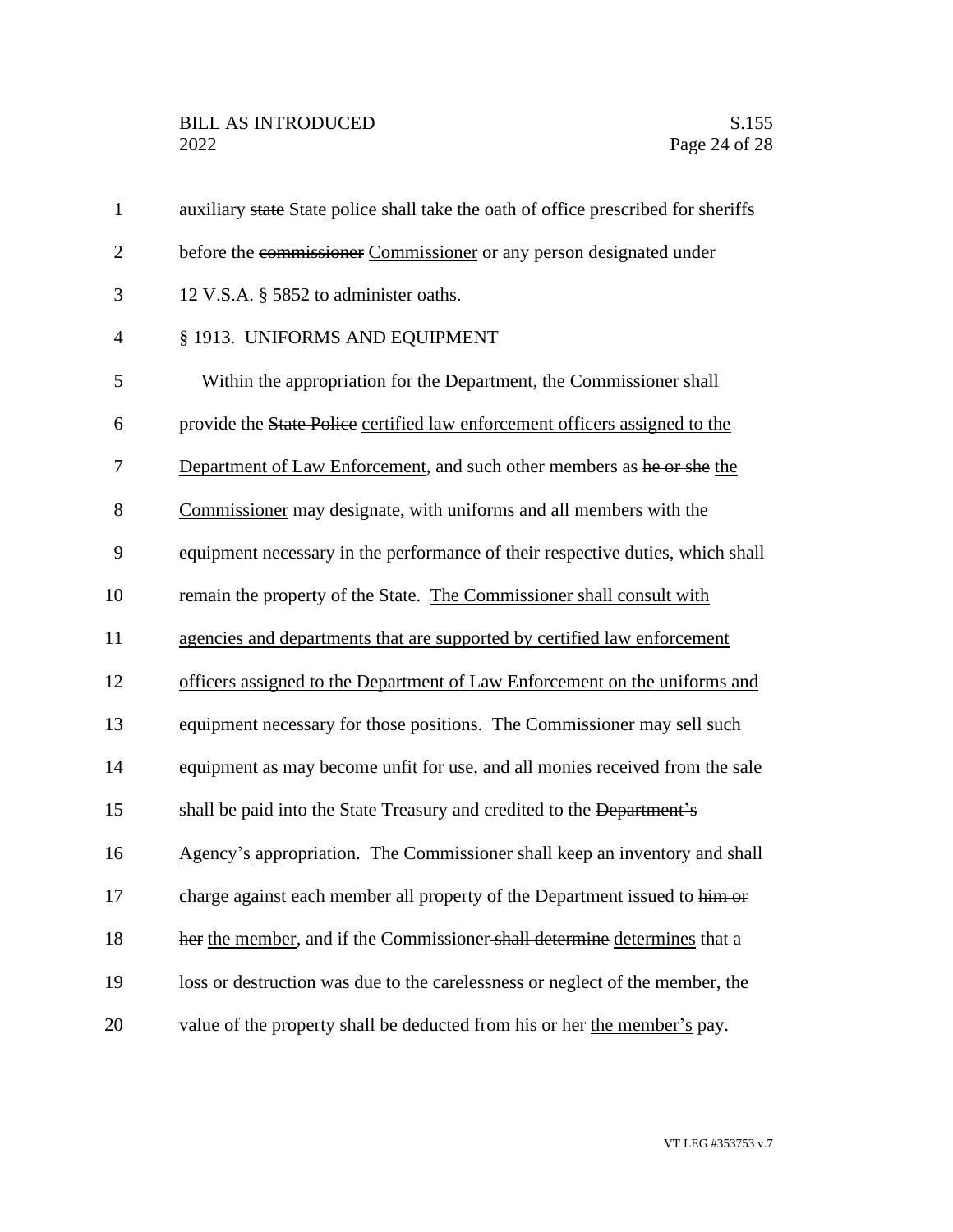| $\mathbf{1}$   | § 1914. POWERS AND IMMUNITIES                                                      |
|----------------|------------------------------------------------------------------------------------|
| $\overline{2}$ | The Commissioner of Public Safety Law Enforcement and the State Police             |
| 3              | all certified law enforcement officers assigned to the Department of Law           |
| $\overline{4}$ | Enforcement shall be peace officers and shall have the same powers with            |
| 5              | respect to criminal matters and the enforcement of the law relating to criminal    |
| 6              | matters as sheriffs, constables, and local police have in their respective         |
| 7              | jurisdictions, and shall have all the immunities and matters of defense now        |
| 8              | available or hereafter made available to sheriffs, constables, and local police in |
| 9              | a suit brought against them in consequence of acts done in the course of their     |
| 10             | employment. State Police Certified law enforcement officers assigned to the        |
| 11             | Department of Law Enforcement shall be informing or complaining officers           |
| 12             | with the same powers possessed by sheriffs, deputy sheriffs, constables, or        |
| 13             | police officers of a city or incorporated village as provided in 13 V.S.A.         |
| 14             | § 5507.                                                                            |
| 15             | * * *                                                                              |
| 16             | Sec. 16. 20 V.S.A. § 1933 is amended to read:                                      |
| 17             | § 1933. DNA SAMPLE REQUIRED                                                        |
| 18             | * * *                                                                              |
| 19             | (c) A person serving a sentence for a designated crime not confined to a           |
| 20             | correctional facility shall have his or her DNA samples collected or taken at a    |
| 21             | place and time designated by the Commissioner of Corrections, the                  |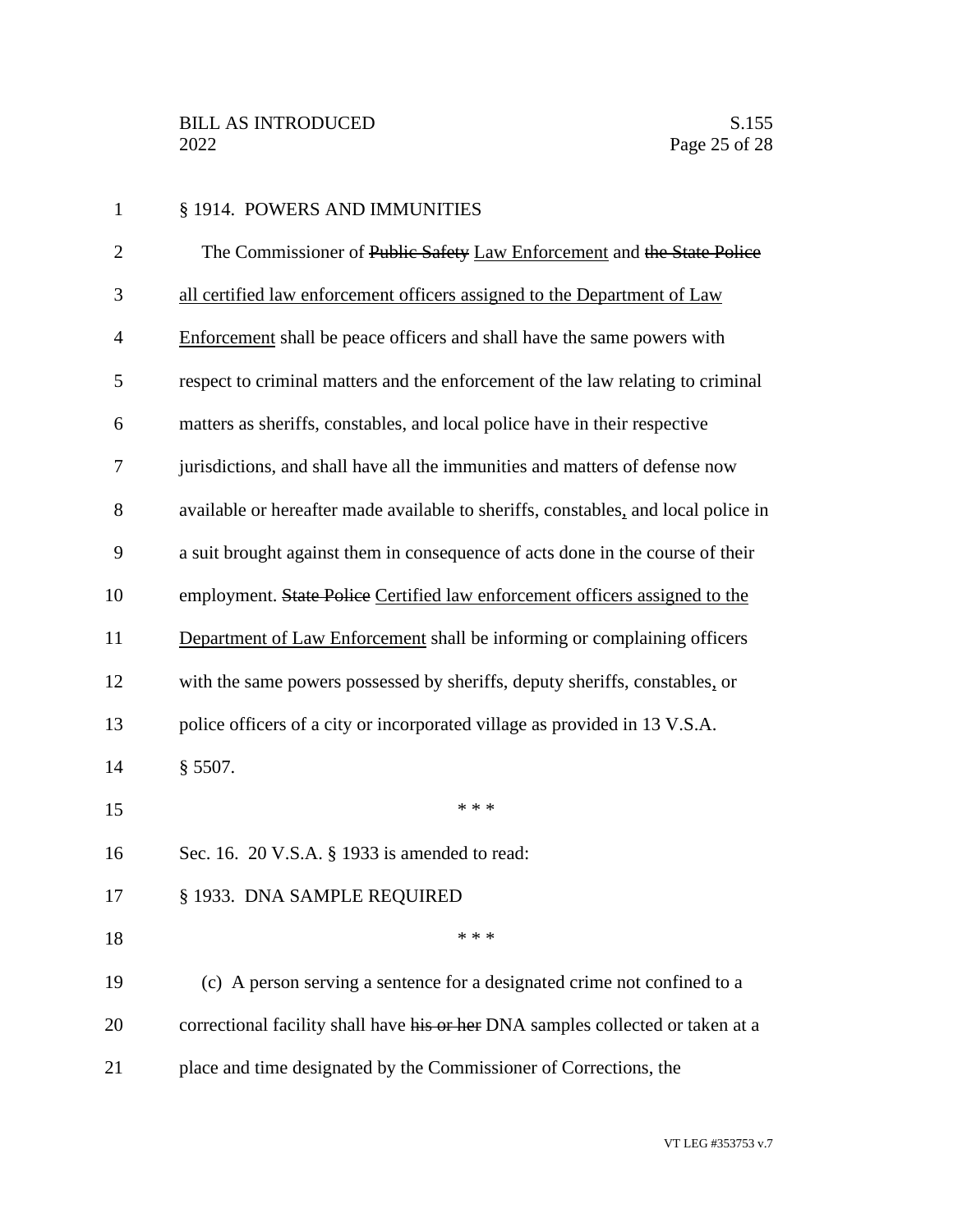| $\mathbf{1}$   | Commissioner of Public Safety Law Enforcement, or a court if the person has        |
|----------------|------------------------------------------------------------------------------------|
| $\overline{2}$ | not previously submitted a DNA sample in connection with the designated            |
| 3              | crime for which he or she the person is serving the sentence.                      |
| 4              | Sec. 17. 20 V.S.A. § 2352 is amended to read:                                      |
| 5              | § 2352. COUNCIL MEMBERSHIP                                                         |
| 6              | $(a)(1)$ The Vermont Criminal Justice Council shall consist of:                    |
| 7              | (A) the Commissioners of Public Safety Law Enforcement, of                         |
| 8              | Corrections, of Motor Vehicles, of Fish and Wildlife, and of Mental Health;        |
| 9              | * * *                                                                              |
| 10             | Sec. 18. REPEALS                                                                   |
| 11             | 3 V.S.A. § 212(18) (the Department of Public Safety) is repealed.                  |
| 12             | *** Conforming Revisions ***                                                       |
| 13             | Sec. 19. CONFORMING REVISIONS                                                      |
| 14             | When preparing the Vermont Statutes Annotated for publication, the Office          |
| 15             | of Legislative Counsel shall make the following revisions throughout the           |
| 16             | statutes as needed for consistency with this act, as long as the revisions have no |
| 17             | other effect on the meaning of the affected statutes:                              |
| 18             | (1) replace "Department of Public Safety" with "Department of Law                  |
| 19             | Enforcement"; and                                                                  |
| 20             | (2) revisions that are substantially similar to those described in                 |
| 21             | subdivision (1) of this section.                                                   |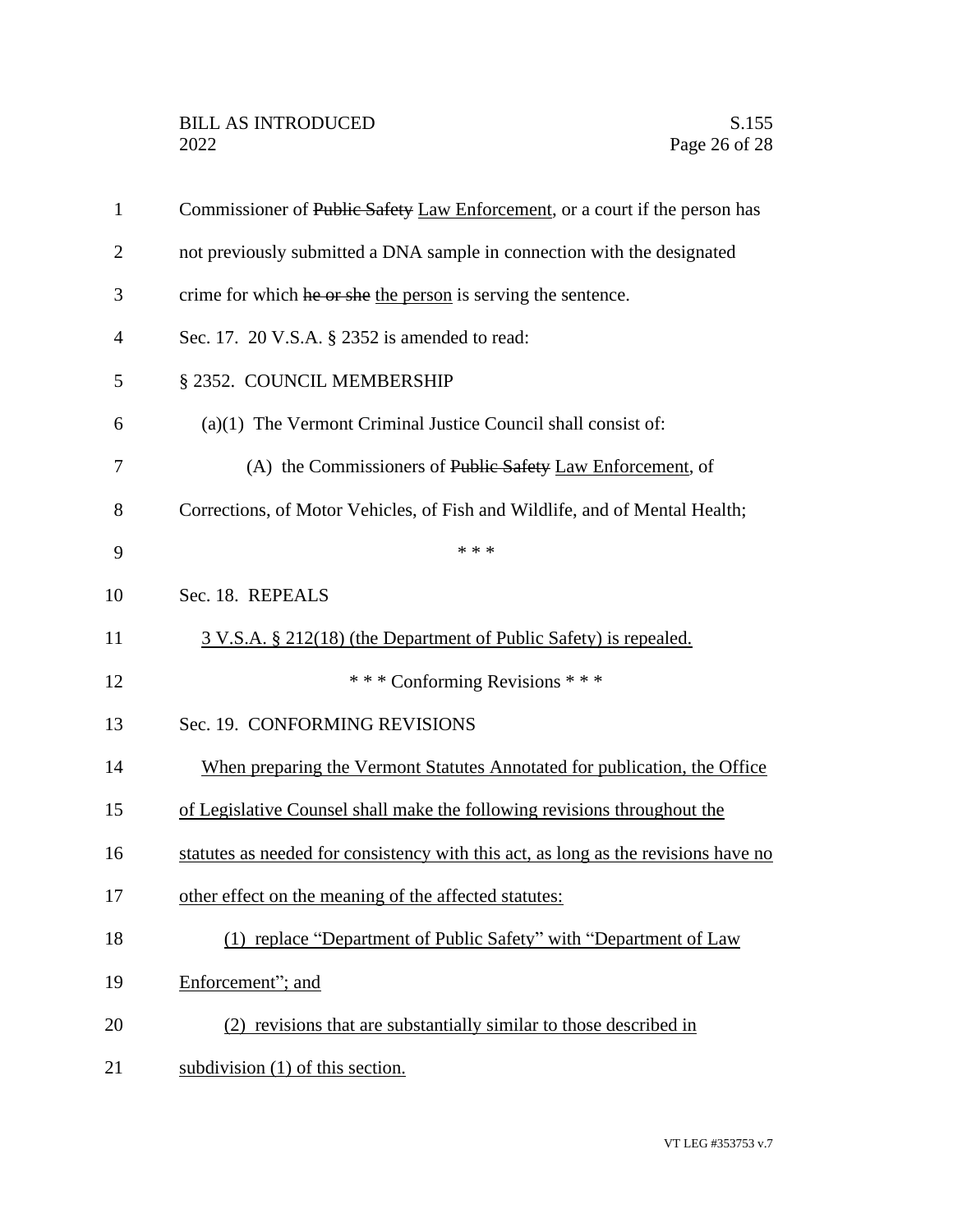| $\mathbf{1}$   | *** Reporting ***                                                                |
|----------------|----------------------------------------------------------------------------------|
| $\overline{2}$ | Sec. 20. CREATION OF AGENCY OF PUBLIC SAFETY; REPORT                             |
| 3              | (a) On or before November 15, 2022, the Secretary of the Agency of Public        |
| $\overline{4}$ | Safety shall report to the Governor, the leadership of the General Assembly,     |
| 5              | and the House and Senate Committees on Government Operations and on              |
| 6              | Judiciary on the status of the organizational transition and recommend any       |
| 7              | legislative changes needed to continue the orderly and efficient organizational  |
| 8              | transition of the Agency of Public Safety.                                       |
| 9              | (b) The Secretary of the Agency of Public Safety shall study the                 |
| 10             | effectiveness, efficiency, and delivery of State public safety law enforcement   |
| 11             | services and shall report to the Governor and the General Assembly on or         |
| 12             | before October 15, 2023, on the feasibility and advisability of transferring the |
| 13             | operations of the Department of Fish and Wildlife certified law enforcement      |
| 14             | officers, Department of Liquor and Lottery certified law enforcement officers,   |
| 15             | the Capitol Police, and the Department of Labor relating to VOSHA, Project       |
| 16             | WorkSAFE, and Passenger Tramway Safety to the Agency of Public Safety.           |
| 17             | (c) On or before November 15, 2023, the Secretary of the Agency of Public        |
| 18             | Safety shall report to the Governor, the leadership of the General Assembly,     |
| 19             | and the House and Senate Committees on Government Operations and on              |
| 20             | Judiciary on the status of the organizational transition and recommend any       |